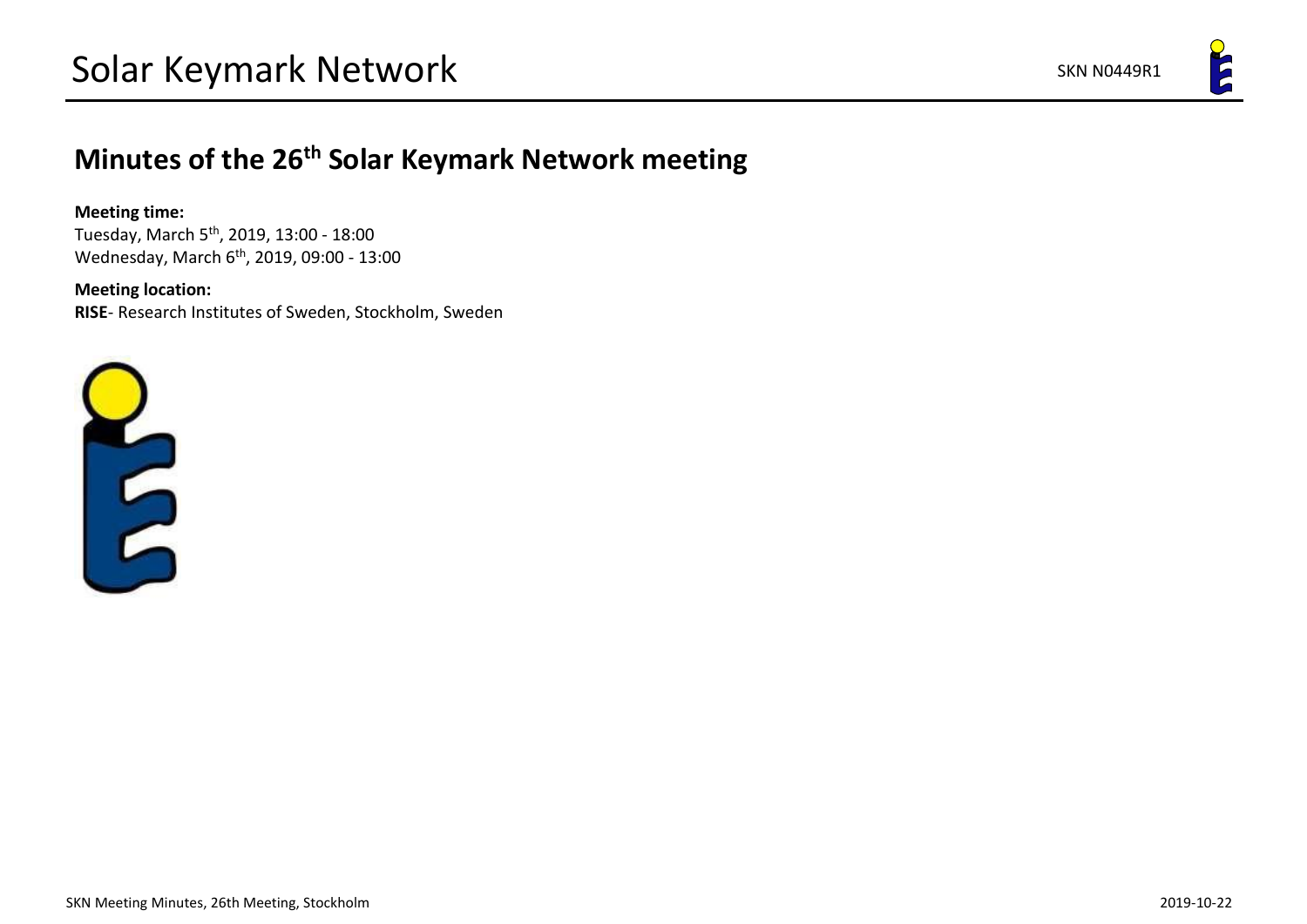**Opening of the meeting /AB**

- Welcome to the 26th SKN Meeting.
- $\bullet$  Appreciation to RISE for the meeting hosting special thanks to Ms Charlotte Ehn from RISE for her help and excellent collaboration in the preparation phase of the meeting.
- The SKN competition rules *("*[SKN\\_N0426R0\\_NonCompetition.pdf](http://www.estif.org/solarkeymark/Links/Internal_links/network/sknwebdoclist/SKN_N0426R0_NonCompetition.pdf)*")* were distributed in advance (link on the invitation) and they were showed to the attendees at the beginning
	- of the meeting. The attendees were asked to comment in case they would not agree to the document. Harald Drück proposed to delete the phrases:
		- a. *" "Off the record" conversations are strictly prohibited"* and
		- b. "Price or any elements of price or pricing policies, including costs, discounts, rebates, profit margins, etc." referring to the areas that should not be discussed during meetings.

**M26.D1** Proposal for Decision to modify the Document " SKN\_N0426R0\_NonCompetition"

#### **Voting result:**

PG-A: 5 Yes 1 No 2 Abstentions (100%) PG-B: 10 Yes 1 No 2 Abstention (100%) PG-C: 7 Yes 0 No 0 Abstention (100%) Total: 22 Yes 2 No 4 Abstention (100%)

All voting requirements for decisions are fulfilled: The decision is approved by the SKN. Revised document: "[SKN\\_N0426R0\\_NonCompetition.pdf](http://www.estif.org/solarkeymark/Links/Internal_links/network/sknwebdoclist/SKN_N0426R0_NonCompetition.pdf)" It will be checked before the next meeting together with PD how to modify this document to match the needs of the SKN and whether the document is really needed." The agenda for this meeting is the document *"* [SKN\\_N0434R2\\_Agenda26\\_Stockholm.docx](http://www.estif.org/solarkeymarknew/images/Files/190301/SKN_N0434R2_Agenda26_Stockholm.docx)*"* (sent out on Tuesday 19 February 2019)

- Thanks to Leopoldo Mico for managing the webmeeting/voting.
- Explanation of the role of the SKN: The main task of the SKN is to agree on uniform procedures between the different actors (accredited solar thermal test labs, certifiers, inspectors and manufacturers) working according to the Solar Keymark Scheme Rules as well as the further development of Solar Keymark certification in particular and certification of solar thermal products in general.
- Applicable Internal Regulations for this Solar Keymark Network: " [SKN\\_N0102R19\\_InternalRegulations](http://www.estif.org/solarkeymark/Links/Internal_links/network/sknwebdoclist/SKN_N0102R19_InternalRegulations.pdf)", approved by the SKN on 2018-10-23
- Reminder: **Resolution and Decision**

**Resolutions** are decisions to be implemented in the Solar Keymark specific Scheme Rules (document SKN\_N0106RX) and the SKN Internal Regulations (document SKN N0102RX).

- Modifications of the Scheme Rules (incl. Annexes) must be approved by the Keymark Management Organisation KMO (DINCERTCO). This may take 2-3 weeks.

- Modifications of the Internal Regulations need no external approval and enter into force upon approval of the resolution by the SKN.

**Decisions** concern any other decisions of the SKN (e.g. Formation of a WG, financial issues, elections, etc.).

- Decisions are included in the latest version of the Solar Keymark Decision list (document SKN\_N0100RX) and enter into force upon approval of the Decision by the SKN.

#### • **Voting Rules**

1

According to the IR the Certification bodies and testing laboratories are obligatory members of the SKN and have to participate in the SKN meetings.

- Additional requirement for Decisions: 50% of majority and majority of peer groups
- Additional requirement for changing the Internal Regulations RESOLUTION: 2/3 majority and unanimous decision of peer groups
- Additional requirement for changing the "Solar Keymark Scheme Rules" (RESOLUTION): 2/3 majority.
- 2/3 of the industrial representatives can postpone a decision to the next meeting
- 2/3 majorities within a peer group can veto any decision.
- Abstentions are not counted as vote to define the 2/3 majority
- Peer Groups as defined in internal regulations: PG-A: Certification bodies, PG-B: Test labs and Inspection bodies. PG-C: Industry.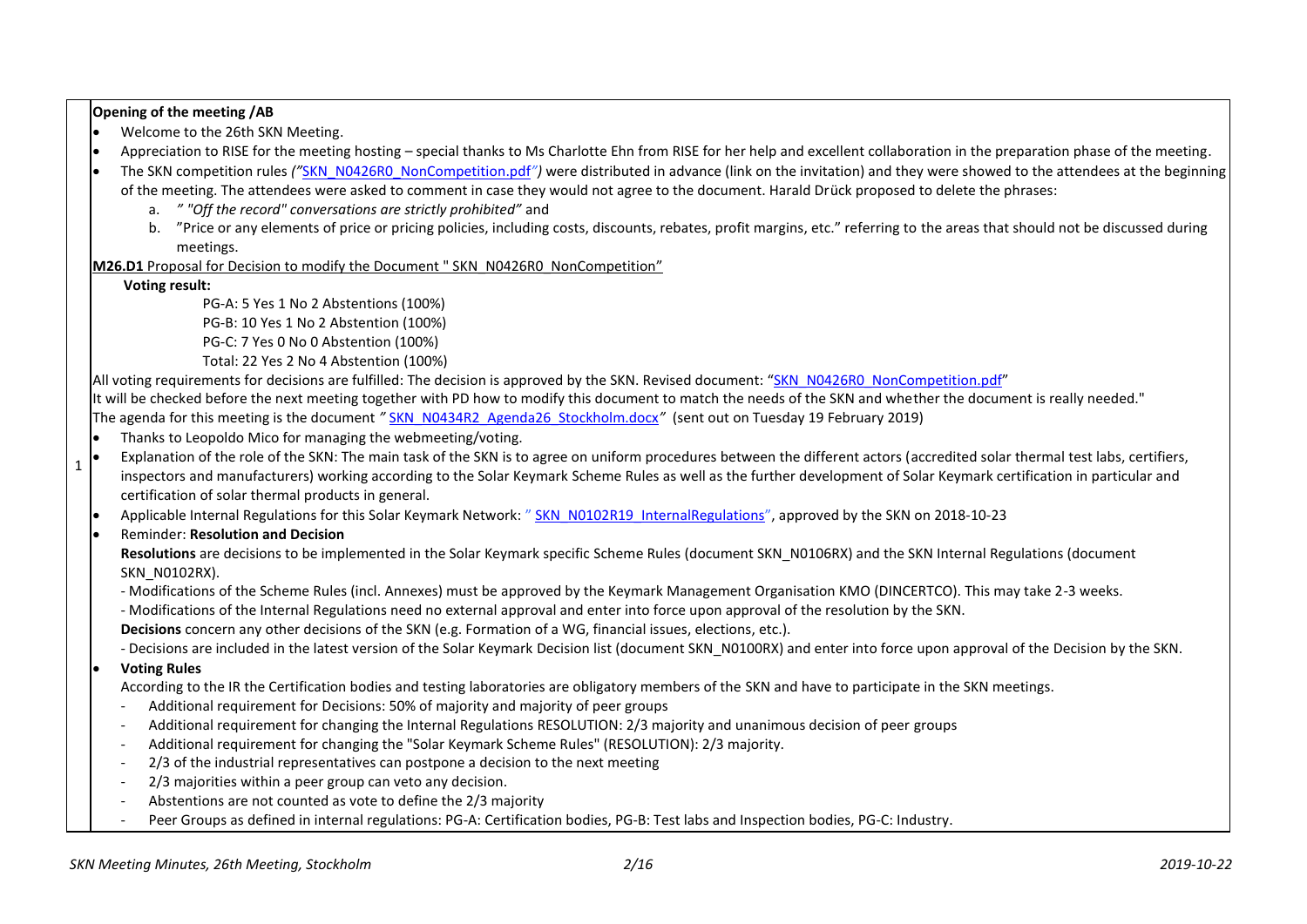|                | Participation in the meeting:<br>There are 20 listed test laboratories/inspection bodies. Present in the meeting: 16. Not present in the meeting: 4 (Demokritos /GR, ENEA/IT, INTA/ES, TSU Piestany/SK).<br>There are 12 listed Certification Bodies. Present in the meeting: 8. Not present in the meeting: 3 (CERTIF/PT, MIRTEC /GR, TSU Piestany /SK)<br>Industry and national associations representatives: 8<br>IMPORTANT: This attendance requirement is fulfilled if the organization has voted at least on 75% of the votes.<br>Chairman / Manager and Secretary have no voting rights<br>Considering the above the voting requirements were fulfilled.<br>VD will send a relevant letter to the obligatory members that were not participating in the meeting. |
|----------------|-------------------------------------------------------------------------------------------------------------------------------------------------------------------------------------------------------------------------------------------------------------------------------------------------------------------------------------------------------------------------------------------------------------------------------------------------------------------------------------------------------------------------------------------------------------------------------------------------------------------------------------------------------------------------------------------------------------------------------------------------------------------------|
| 2              | Introduction of participants / All<br>Short participants introduction. The list of registered participants was distributed by VD on 19 February 2019.<br>The list of attendees can be found at the end of these minutes.<br>Excuses from:<br>Stamatios Babalis, NCSR "DEMOKRITOS"<br>Attending via web:<br>Costas Travasaros, Greek Solar Industry Association<br>Jean Marc Suter, Suter Consulting<br>Ozan Türk, SPF<br>Stathis Chrysafis, NCSR "DEMOKRITOS"                                                                                                                                                                                                                                                                                                           |
| $\overline{3}$ | Approval of the agenda /All<br>Agenda was approved, without voting. No objections from the Network.<br>Document: SKN N0434R2 Agenda26 Stockholm.docx                                                                                                                                                                                                                                                                                                                                                                                                                                                                                                                                                                                                                    |
| 4              | Comments to the minutes of the 25 <sup>th</sup> SKN meeting / AB<br>The minutes of the 25 <sup>th</sup> SKN meeting were approved, without voting. No objections from the Network.<br>Document: SKN N0425R1 MeetingMinutes25thWeb Final.pdf                                                                                                                                                                                                                                                                                                                                                                                                                                                                                                                             |
|                | <b>Review of Decision list / VD</b><br>Report from VD: No open items were identified where action is required. One editorial remark was received concerning the update of the contents that will be considered in the<br>5 next version of SKN N0100<br>Document: SKN N0100R24 DecisionList                                                                                                                                                                                                                                                                                                                                                                                                                                                                             |
|                | Checking entries/certificates in SKN web / VD<br>6 TLs and CBs shall check and update their entries in SKN web. Moreover all peer groups should update their contacts in the SKN communication lists, by mailing the contact persons<br>(name/e-mail) to VD.                                                                                                                                                                                                                                                                                                                                                                                                                                                                                                            |
| $\overline{7}$ | Dates and places of next meeting(s) /AB/VD<br>27 <sup>th</sup> meeting: 2019 - October 22 <sup>nd</sup> , 09:00 - 12:00 and October 23 <sup>rd</sup> , 09:00 - 12:00 Web Meeting<br>28 <sup>th</sup> meeting: 2020 - March 10 <sup>th</sup> , 13:00-18:00 and March 11 <sup>th</sup> 09:00-13:00, Tunis, Tunisia (hosted by CTMCCV)<br>29th meeting: 2020 - October 20th, 09:00 - 12:00 and October 21st, 09:00 - 12:00 Web Meeting<br>30 <sup>th</sup> meeting: 2021 - March 9th, 13:00-18:00 and March 10th, 09:00 - 13:00 - Athens, Greece (hosted by EBHE)<br>M26.D2 Proposal for Decision:                                                                                                                                                                         |

÷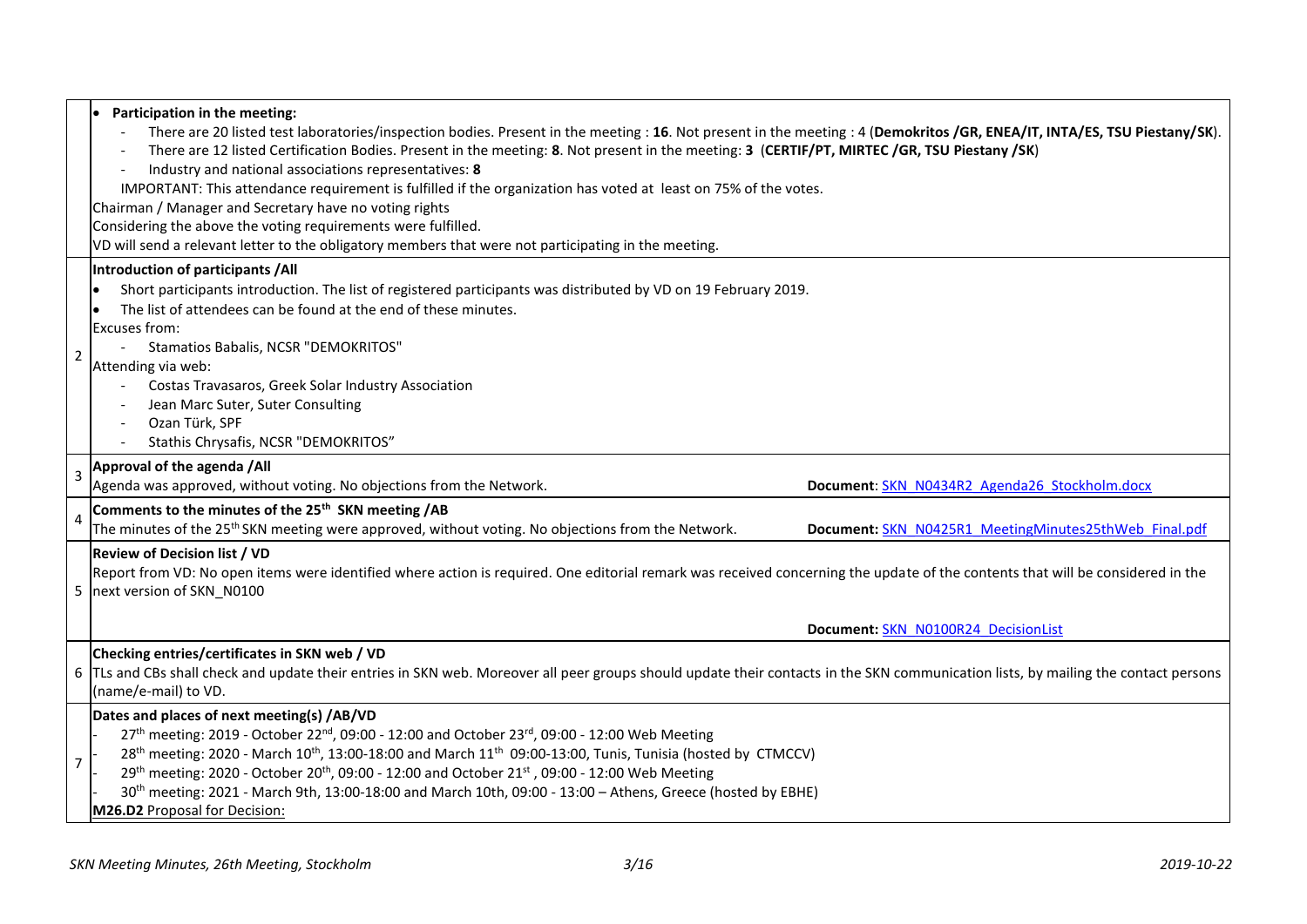|                  | "The 28 <sup>th</sup> meeting: 2020 - March 10 <sup>th</sup> 13:00 to March 11 <sup>th</sup> 14:00, will be held in Tunis instead of Athens.                                                                                                                                                                                                           |
|------------------|--------------------------------------------------------------------------------------------------------------------------------------------------------------------------------------------------------------------------------------------------------------------------------------------------------------------------------------------------------|
|                  | The 30 <sup>th</sup> meeting: 2021 - March 9 <sup>th</sup> , 13:00-18:00 and March 10 <sup>th</sup> , 09:00 - 13:00 will be held in Athens."                                                                                                                                                                                                           |
|                  | Document: SKN N0450R0 AB SKN Meeting 2020 in Tunis                                                                                                                                                                                                                                                                                                     |
|                  | <b>Voting result:</b>                                                                                                                                                                                                                                                                                                                                  |
|                  | PG-A: 5 Yes 1 No 2 Abstentions (100%)                                                                                                                                                                                                                                                                                                                  |
|                  | PG-B: 10 Yes 1 No 2 Abstention (100%)                                                                                                                                                                                                                                                                                                                  |
|                  | PG-C: 7 Yes 0 No 0 Abstention (100%)                                                                                                                                                                                                                                                                                                                   |
|                  | Total: 22 Yes 2 No 4 Abstention (100%)                                                                                                                                                                                                                                                                                                                 |
|                  | All voting requirements for decisions are fulfilled: The decision is approved by the SKN.                                                                                                                                                                                                                                                              |
|                  | Funding of proposals from the 10 <sup>th</sup> SCF call/ SCF steering group for SCF project applications (10 <sup>th</sup> call) / H. Drück                                                                                                                                                                                                            |
|                  | M26.D3 Proposal for Decision:                                                                                                                                                                                                                                                                                                                          |
|                  | "The SCF applications recommend by the Solar Certification Fund Steering Group for funding as described in document "SCF N0023R2"/"SKN N0435R0-SCF10-Recommendations",<br>are accepted and the corresponding activities will be funded."                                                                                                               |
|                  | Document: SKN N0435R0-SCF10-Recommendations                                                                                                                                                                                                                                                                                                            |
| 8                | <b>Voting result:</b>                                                                                                                                                                                                                                                                                                                                  |
|                  | PG-A: 8 Yes 0 No 0 Abstentions (100%)                                                                                                                                                                                                                                                                                                                  |
|                  | PG-B: 12 Yes 0 No 0 Abstention (100%)                                                                                                                                                                                                                                                                                                                  |
|                  | PG-C: 7 Yes 0 No 0 Abstention (100%)                                                                                                                                                                                                                                                                                                                   |
|                  | Total: 27 Yes 0 No 0 Abstention (100%)                                                                                                                                                                                                                                                                                                                 |
|                  | All voting requirements for decisions are fulfilled: The decision is approved by the SKN.                                                                                                                                                                                                                                                              |
|                  | New Solar Keymark Scheme Rules /A. Bohren                                                                                                                                                                                                                                                                                                              |
|                  | M26.R1 Proposal for Resolution: The SK Scheme Rules (incl. the Annexes) with document identifiers "SKN N0444R0 SK SchemeRules" replace as a complete set the currently valid                                                                                                                                                                           |
|                  | set of Scheme Rules (incl. Annexes) with document identifiers "SKN_N0106R31-SKNSchemeRules"                                                                                                                                                                                                                                                            |
|                  |                                                                                                                                                                                                                                                                                                                                                        |
|                  | Document: SKN N0466 AB New Scheme Rules                                                                                                                                                                                                                                                                                                                |
|                  | SKN N0444R1 SK Scheme Rules                                                                                                                                                                                                                                                                                                                            |
|                  | Annexes for SKN N0444R1 SK SchemeRules (zip file)                                                                                                                                                                                                                                                                                                      |
| $\boldsymbol{9}$ | Notes:                                                                                                                                                                                                                                                                                                                                                 |
|                  | The Scheme Rules need approval by the KMO before entering into force. If approved by the KMO the SKN will be informed by email and the new Scheme Rules will enter into                                                                                                                                                                                |
|                  | force at this date of publication.                                                                                                                                                                                                                                                                                                                     |
|                  | The Scheme Rules include a fall back clause to make sure that in case of any overlooked error or inconsistency the previous version of the Scheme Rules and Annexes can be                                                                                                                                                                             |
|                  | applied (i.e. the set of documents that is valid today).                                                                                                                                                                                                                                                                                               |
|                  | A 2/3 majority of all voters is required.                                                                                                                                                                                                                                                                                                              |
|                  | If the Scheme Rules are approved, all new/modified documents following resolutions from today are included as proposed and approved in the new SK Scheme Rules, but<br>probably under a different title/Annex. Eventual inconsistencies are checked after this meeting and will be cleared (i.e. by making proposals for resolutions) latest until the |
|                  | next SKN meeting in October. For minor inconsistencies by decisions by circular.                                                                                                                                                                                                                                                                       |
|                  |                                                                                                                                                                                                                                                                                                                                                        |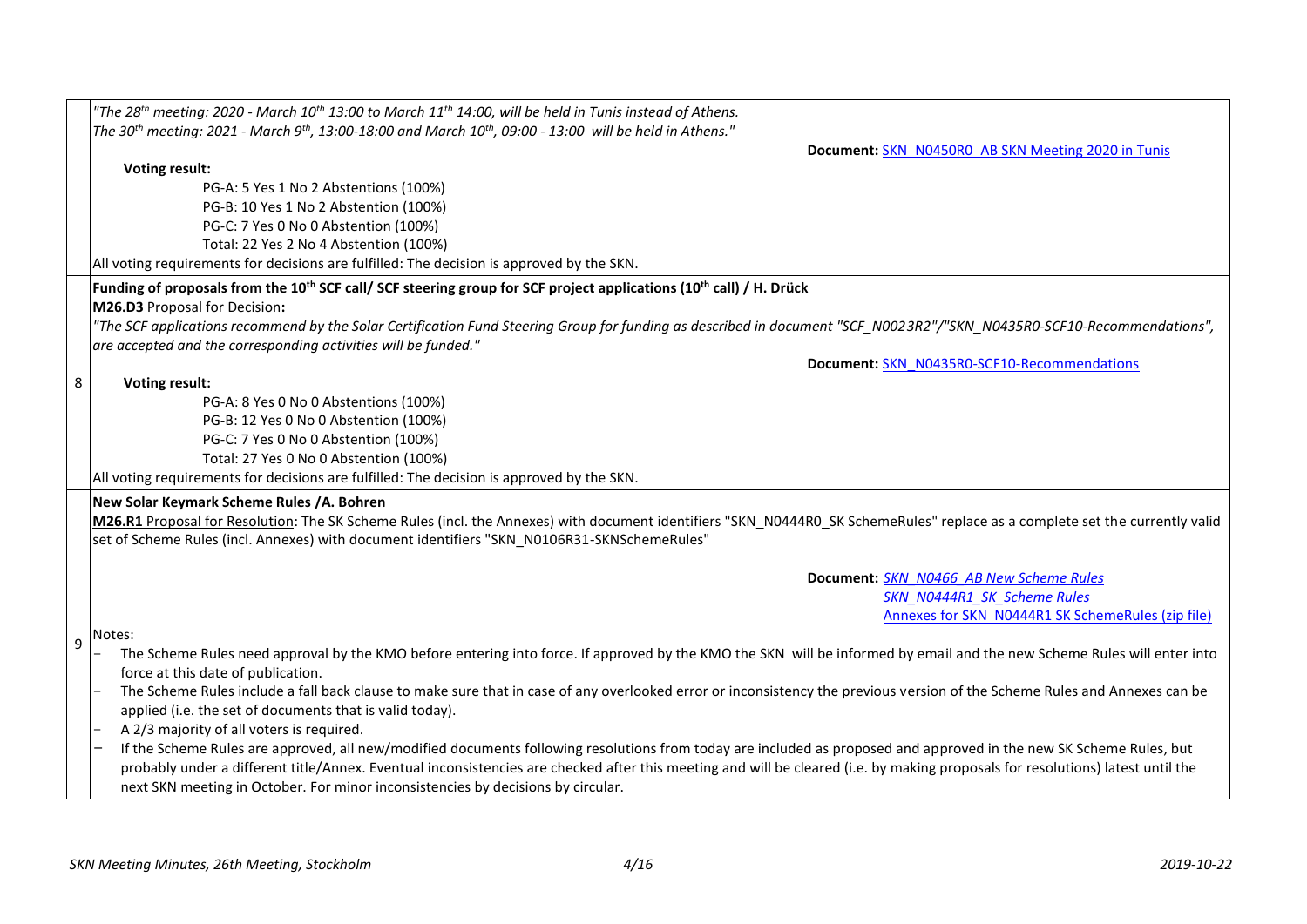|                 | There is still (as up to now) double content in the Scheme Rules and in the Internal Regulations about the SKN Fees. This will be analysed and harmonized (by AB/VD/KMO/PD)<br>to make a proposal to the SKN at the 27th meeting to modify Internal Regulations and/or Scheme Rules.                                                                                                                                                                                                                                                                                                                                                                                      |  |  |  |  |  |  |
|-----------------|---------------------------------------------------------------------------------------------------------------------------------------------------------------------------------------------------------------------------------------------------------------------------------------------------------------------------------------------------------------------------------------------------------------------------------------------------------------------------------------------------------------------------------------------------------------------------------------------------------------------------------------------------------------------------|--|--|--|--|--|--|
|                 | <b>Voting result:</b><br>PG-A: 7 Yes 0 No 0 Abstentions (100%)<br>PG-B: 11 Yes 0 No 0 Abstention (100%)<br>PG-C: 7 Yes 0 No 0 Abstention (100%)<br>Total: 25 Yes 0 No 0 Abstention (100%)<br>All voting requirements for resolutions are fulfilled: The resolution is approved by the SKN, valid in force from 1 <sup>st</sup> June 2019.                                                                                                                                                                                                                                                                                                                                 |  |  |  |  |  |  |
|                 | Annex E revision / A. Bohren<br>It is proposed to established a WG for the revision of Annex E in the framework of the New Scheme Rules<br>The Current Annex E ("Factory Production Control" should be revised and integrated into Product Specific Annexes (PSA). Furthermore FPC should be described in the standard (at<br>least for collectors)<br>M26.D4 Proposal for Decision: A WG is established to revise the current Annex E and to propose revised text that can be integrated in the PSAs.                                                                                                                                                                    |  |  |  |  |  |  |
| 10              | <b>Voting result:</b><br>PG-A: 7 Yes 0 No 0 Abstentions (100%)<br>PG-B: 11 Yes 0 No 0 Abstention (100%)<br>PG-C: 7 Yes 0 No 0 Abstention (100%)<br>Total: 25 Yes 0 No 0 Abstention (100%)<br>All voting requirements for decisions are fulfilled: The decision is approved by the SKN<br>Members of WG: AB (Head), Stephan Fischer, Ulrich Fritzsche, Ina Förster, Alberto Garcia de Jalón, Daniele Bernacchioni, Maria del Val Varas Garcia, Henry Rosik.                                                                                                                                                                                                                |  |  |  |  |  |  |
| $\overline{11}$ | Update on SKN task Force on taxation matters (M22.D10) / P. Dias<br>Related to:<br>"Decision M22.D10: A small task-force (TF) will be created in order to further assess the legal requirements in Belgium with regard to the SKN activities. The TF shall request legal<br>advice to discuss options and propose options at the next SKN meeting.<br>The TF members are: Pedro Dias (Chair), Andreas Bohren (AB); Harald Drück (HD). For the purpose of this work, the TF is allowed to use up to EUR 10k of SKN reserves. Solar Heat<br>Europe/ESTIF will be allowed to use EUR 3k from SKN funds to cover the costs of the performed study."<br>This item is on-going. |  |  |  |  |  |  |
| 12              | Update on energy labelling topics / P. Dias<br>EC product database (EPREL) -<br>Follow up on Labelpack A+ project<br>Report from SCF project 9C07.1 OnlineToolPaclage SHE<br>Document: SKN N0458R0 SKN26-Labelling-HARP-EPREL-r1                                                                                                                                                                                                                                                                                                                                                                                                                                          |  |  |  |  |  |  |
| 13              | Data sheet SKM; "unglazed collectors" should be WISC / K. Kramer<br>Minor modifications of the Scenocalc datasheet required. Patrik Ollas will take care about this.                                                                                                                                                                                                                                                                                                                                                                                                                                                                                                      |  |  |  |  |  |  |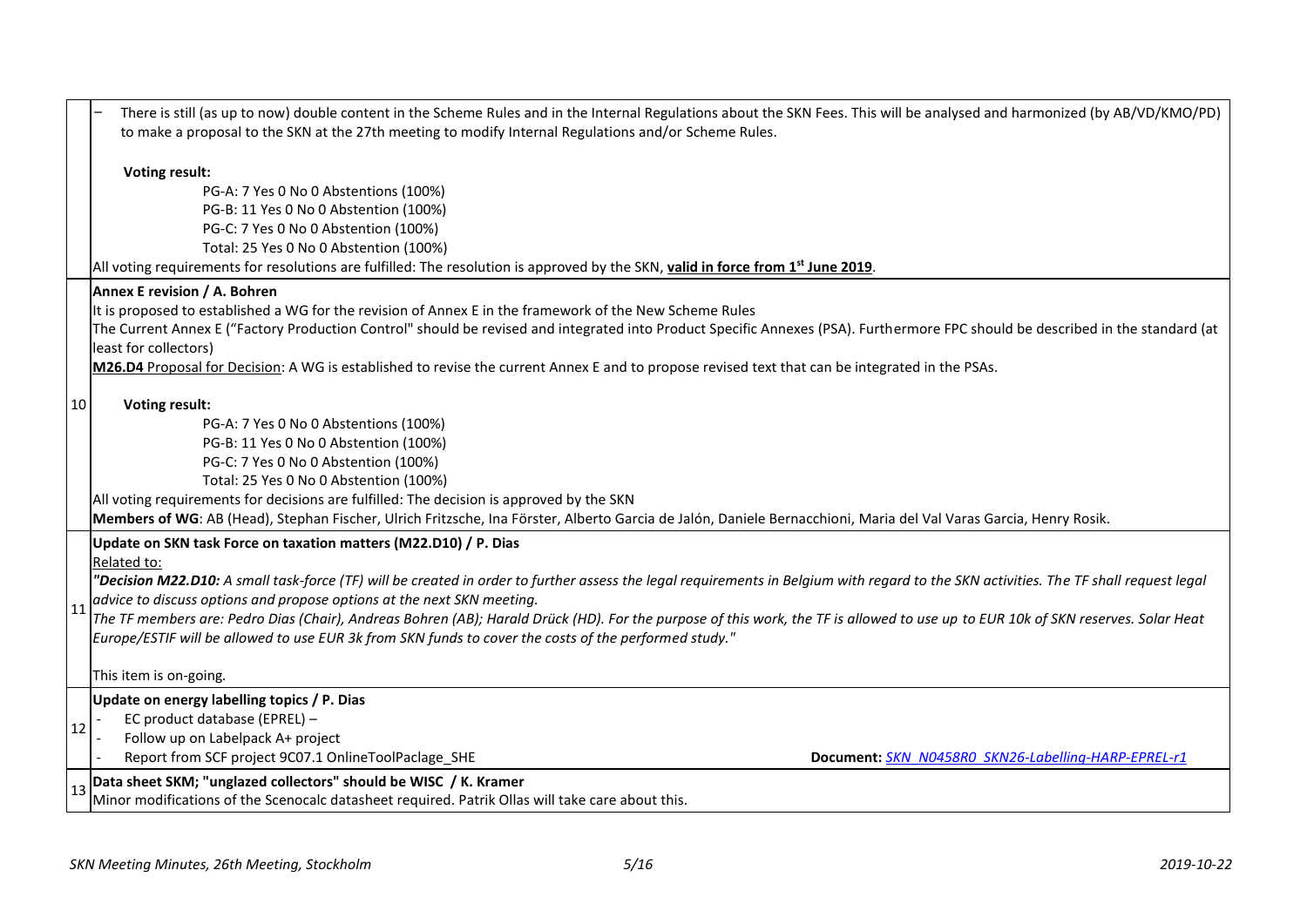| $\left  \begin{smallmatrix} 1 & 4 \ 1 & 4 \end{smallmatrix} \right $ Data Sheet, SAHC not represented / K. Kramer                                                                                                                                                                                                                                                                                                                                                                                                                                                                                                                                                                                                                                                                                                                                          |  |  |  |  |  |
|------------------------------------------------------------------------------------------------------------------------------------------------------------------------------------------------------------------------------------------------------------------------------------------------------------------------------------------------------------------------------------------------------------------------------------------------------------------------------------------------------------------------------------------------------------------------------------------------------------------------------------------------------------------------------------------------------------------------------------------------------------------------------------------------------------------------------------------------------------|--|--|--|--|--|
| Korbinian Kramer informed that he will send a relevant Annex in due time                                                                                                                                                                                                                                                                                                                                                                                                                                                                                                                                                                                                                                                                                                                                                                                   |  |  |  |  |  |
| Scenocalc 6.0 / "EK-TSuB - Prüflaboratorien" H. Drück                                                                                                                                                                                                                                                                                                                                                                                                                                                                                                                                                                                                                                                                                                                                                                                                      |  |  |  |  |  |
| Background:                                                                                                                                                                                                                                                                                                                                                                                                                                                                                                                                                                                                                                                                                                                                                                                                                                                |  |  |  |  |  |
| Version Scenocalc 6.0 as well as further versions of Scenocalc calculates for the generation of the data sheets of Solar Keymark certificates values without taking into account the                                                                                                                                                                                                                                                                                                                                                                                                                                                                                                                                                                                                                                                                       |  |  |  |  |  |
| max. temperature difference during performance measurement + 30 K.                                                                                                                                                                                                                                                                                                                                                                                                                                                                                                                                                                                                                                                                                                                                                                                         |  |  |  |  |  |
| Solution:                                                                                                                                                                                                                                                                                                                                                                                                                                                                                                                                                                                                                                                                                                                                                                                                                                                  |  |  |  |  |  |
| Values not fulfilling the requirement regarding the max. temperature difference during performance measurement + 30 K shall be set to zero on page 1 in table "Power output per                                                                                                                                                                                                                                                                                                                                                                                                                                                                                                                                                                                                                                                                            |  |  |  |  |  |
| collector". Additionally the values on page 2 in table "annual collector output" shall be set to zero, if the mean fluid temperature minus the mean ambient temperature of the                                                                                                                                                                                                                                                                                                                                                                                                                                                                                                                                                                                                                                                                             |  |  |  |  |  |
| locations exceeds the max. temperature difference during performance measurement + 30 K.                                                                                                                                                                                                                                                                                                                                                                                                                                                                                                                                                                                                                                                                                                                                                                   |  |  |  |  |  |
| M26.R2 Proposal for resolution:                                                                                                                                                                                                                                                                                                                                                                                                                                                                                                                                                                                                                                                                                                                                                                                                                            |  |  |  |  |  |
|                                                                                                                                                                                                                                                                                                                                                                                                                                                                                                                                                                                                                                                                                                                                                                                                                                                            |  |  |  |  |  |
|                                                                                                                                                                                                                                                                                                                                                                                                                                                                                                                                                                                                                                                                                                                                                                                                                                                            |  |  |  |  |  |
|                                                                                                                                                                                                                                                                                                                                                                                                                                                                                                                                                                                                                                                                                                                                                                                                                                                            |  |  |  |  |  |
|                                                                                                                                                                                                                                                                                                                                                                                                                                                                                                                                                                                                                                                                                                                                                                                                                                                            |  |  |  |  |  |
| <b>30K</b>                                                                                                                                                                                                                                                                                                                                                                                                                                                                                                                                                                                                                                                                                                                                                                                                                                                 |  |  |  |  |  |
| <b>Voting result:</b>                                                                                                                                                                                                                                                                                                                                                                                                                                                                                                                                                                                                                                                                                                                                                                                                                                      |  |  |  |  |  |
| PG-A: 7 Yes 0 No 0 Abstentions (100%)                                                                                                                                                                                                                                                                                                                                                                                                                                                                                                                                                                                                                                                                                                                                                                                                                      |  |  |  |  |  |
| PG-B: 11 Yes 0 No 0 Abstention (100%)                                                                                                                                                                                                                                                                                                                                                                                                                                                                                                                                                                                                                                                                                                                                                                                                                      |  |  |  |  |  |
| PG-C: 7 Yes 0 No 0 Abstention (100%)                                                                                                                                                                                                                                                                                                                                                                                                                                                                                                                                                                                                                                                                                                                                                                                                                       |  |  |  |  |  |
| Total: 25 Yes 0 No 0 Abstention (100%)                                                                                                                                                                                                                                                                                                                                                                                                                                                                                                                                                                                                                                                                                                                                                                                                                     |  |  |  |  |  |
| All voting requirements for resolutions are fulfilled: The resolution is approved by the SKN.                                                                                                                                                                                                                                                                                                                                                                                                                                                                                                                                                                                                                                                                                                                                                              |  |  |  |  |  |
| Scenocalc 6.0 / "EK-TSuB - Prüflaboratorien"_H. Drück                                                                                                                                                                                                                                                                                                                                                                                                                                                                                                                                                                                                                                                                                                                                                                                                      |  |  |  |  |  |
| Background:                                                                                                                                                                                                                                                                                                                                                                                                                                                                                                                                                                                                                                                                                                                                                                                                                                                |  |  |  |  |  |
| In Scenocalc version 6.0 the aperture area was introduced again.                                                                                                                                                                                                                                                                                                                                                                                                                                                                                                                                                                                                                                                                                                                                                                                           |  |  |  |  |  |
| Solution:                                                                                                                                                                                                                                                                                                                                                                                                                                                                                                                                                                                                                                                                                                                                                                                                                                                  |  |  |  |  |  |
| A new version of Scenocalc shall be prepared that allows for the generation of Solar Keymark data sheets without mentioning the aperture area.                                                                                                                                                                                                                                                                                                                                                                                                                                                                                                                                                                                                                                                                                                             |  |  |  |  |  |
| After some discussion the following resolution was proposed                                                                                                                                                                                                                                                                                                                                                                                                                                                                                                                                                                                                                                                                                                                                                                                                |  |  |  |  |  |
| 15 M26.R3 Proposal for resolution:                                                                                                                                                                                                                                                                                                                                                                                                                                                                                                                                                                                                                                                                                                                                                                                                                         |  |  |  |  |  |
|                                                                                                                                                                                                                                                                                                                                                                                                                                                                                                                                                                                                                                                                                                                                                                                                                                                            |  |  |  |  |  |
| lthe datasheet.                                                                                                                                                                                                                                                                                                                                                                                                                                                                                                                                                                                                                                                                                                                                                                                                                                            |  |  |  |  |  |
| <b>Voting result:</b>                                                                                                                                                                                                                                                                                                                                                                                                                                                                                                                                                                                                                                                                                                                                                                                                                                      |  |  |  |  |  |
|                                                                                                                                                                                                                                                                                                                                                                                                                                                                                                                                                                                                                                                                                                                                                                                                                                                            |  |  |  |  |  |
| PG-B: 11 Yes 0 No 0 Abstention (100%)                                                                                                                                                                                                                                                                                                                                                                                                                                                                                                                                                                                                                                                                                                                                                                                                                      |  |  |  |  |  |
| Scenocalc will be modified in the following way: "Values not fulfilling the requirement regarding the max. temperature difference during performance measurement + 30 K shall be<br>set to zero on page 1 in table "Power output per collector". Additionally the values on page 2 in table "annual collector output" shall be set to zero, if the mean fluid temperature<br>minus the mean ambient temperature of the locations exceeds the max. temperature difference during performance measurement + 30 K. "<br>Document: SKN N0443R0 Annex P4.1 Datasheet ScenoCalc v6.0 -<br>The aperture area shall further on be published in Scenocalc but in a way to avoid confusion with the gross area. Partik Ollas will take care and make the necessary modifications of<br>PG-A: 4 Yes 0 No 2 Abstentions (100%)<br>PG-C: 6 Yes 0 No 1 Abstention (100%) |  |  |  |  |  |

 $\blacksquare$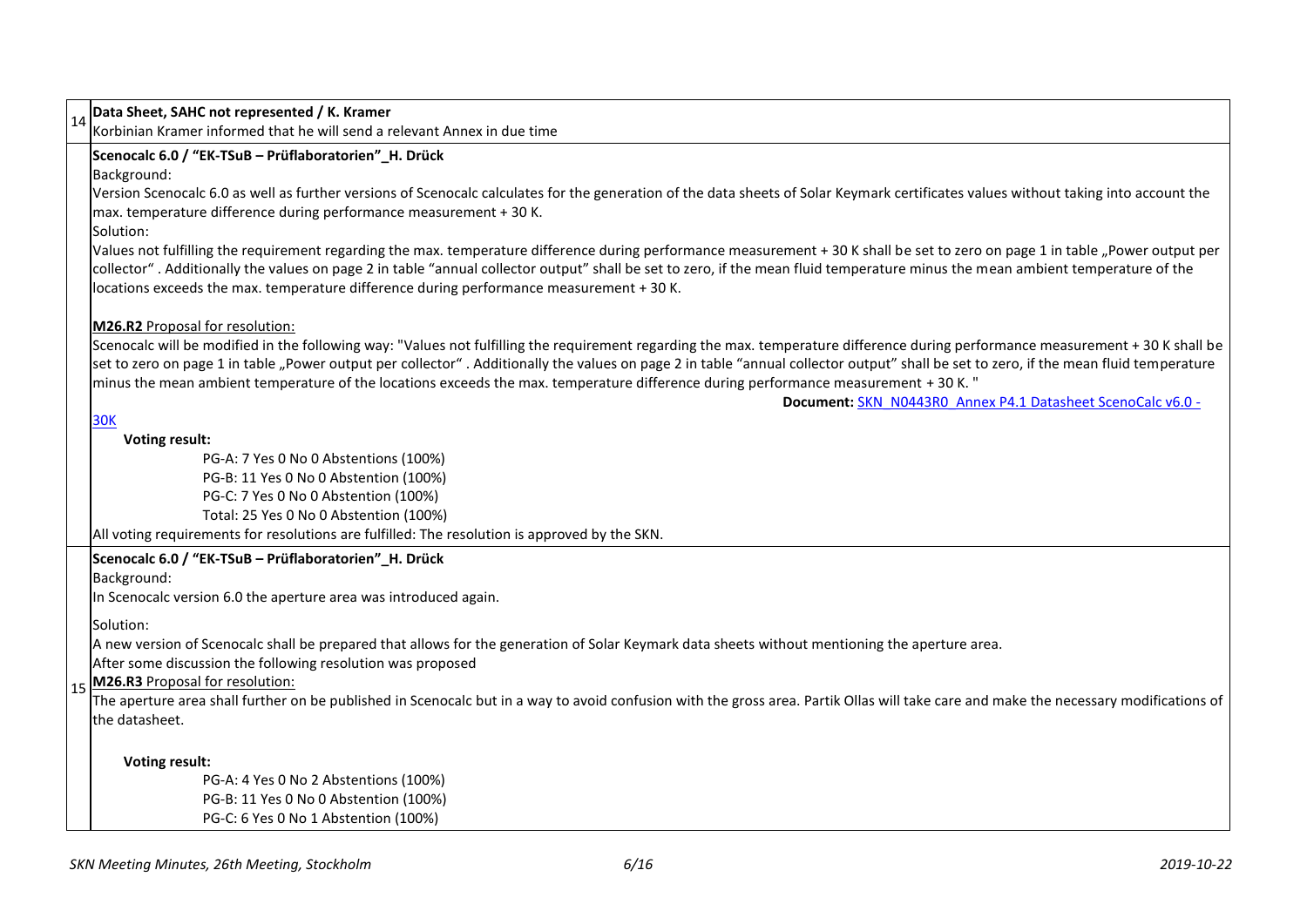|    | Total: 21 Yes 0 No 3 Abstention (100%)                                                                                                                                                    |
|----|-------------------------------------------------------------------------------------------------------------------------------------------------------------------------------------------|
|    | All voting requirements for decisions are fulfilled: The decision is approved by the SKN.                                                                                                 |
|    |                                                                                                                                                                                           |
|    | Note: For this Item a first vote was initiated but was stopped in the middle and restarted just after. A discussion took place between the first opening of the vote and the actual vote. |
|    | The voting result represents the outcome of the final vote.                                                                                                                               |
|    | Report from SK Database WG on Database and IT infrastructure / G.v. Amerongen, P. Dias                                                                                                    |
|    | Document: SKN N0451R0 Item 16 Revised SK database 01 03 2019                                                                                                                              |
| 16 | G.v. Amerongen informed that, an Excel app will be distributed, with which current version datasheets can be uploaded. He is asking the SKN to agree with following: The certification    |
|    | bodies are responsible for the correctness of the data in the database. The certification bodies upload new / revised datasheets and maintain the status of certificates in the database, |
|    | using the tools made available by the database manager                                                                                                                                    |
|    | SKN members are invited to check the database at http://www.duurzaamloket.nl/SK3/ and comment. Deadline for comments is 31 <sup>st</sup> of July 2019.                                    |
|    | ScenoCalc v6.0_fixing bugs / P. Ollas                                                                                                                                                     |
|    | Background:                                                                                                                                                                               |
|    | After the voting, approval and release of the new ScenoCalc software (v6.0) there were some bugs identified that need to be corrected,                                                    |
|    | User choice of tracking mode for evaluation option "A" were not registered by ScenoCalc                                                                                                   |
|    | Unrealistic output levels occurring due to faults in irradiance levels                                                                                                                    |
|    | Solution:                                                                                                                                                                                 |
|    | Request to seek funding of €1 500 to update the software and related documentation.                                                                                                       |
| 17 | M26.D5 An amount of 1500€ will be paid to Patrik Ollas to modify the Scenocalc as decided in this meeting                                                                                 |
|    | Document: SKN N0452R0 ScenoCalc v6.0 fixing bugs Item17 OLLAS                                                                                                                             |
|    | <b>Voting result:</b>                                                                                                                                                                     |
|    | PG-A: 8 Yes 0 No 0 Abstentions (100%)                                                                                                                                                     |
|    | PG-B: 12 Yes 0 No 0 Abstention (100%)                                                                                                                                                     |
|    | PG-C: 7 Yes 0 No 0 Abstention (100%)                                                                                                                                                      |
|    | Total: 27 Yes 0 No 0 Abstention (100%)                                                                                                                                                    |
|    | All voting requirements for decisions are fulfilled: The decision is approved by the SKN.                                                                                                 |
|    | Working group on Elaboration of a procedure for issuing collector test reports based on transferring of data from existing test reports / S. Scholz                                       |
|    | M26.R4 Proposal for resolution                                                                                                                                                            |
|    | The current Annex G ("SKN N0106_AnnexG_R2 Solar KEYMARK certificates and sub-licenses for other brands, product names, and sellers") of the Solar KEYMAKR Scheme Rules is                 |
|    | replaced by the modified Annex G (SKN N0106_Annex G_R3).                                                                                                                                  |
| 18 | (Remark: As the general new structure of the Solar Keymark Scheme Rules was approved by the SKN, the proposed Annex G is integrated in the Solar Keymark Scheme Rules as                  |
|    | chapter 7 without further modification)                                                                                                                                                   |
|    | Document: SKN N0106 AnnexG R3                                                                                                                                                             |
|    |                                                                                                                                                                                           |
|    | <b>Voting result:</b><br>PG-A: 5 Yes 0 No 2 Abstentions (100%)                                                                                                                            |
|    |                                                                                                                                                                                           |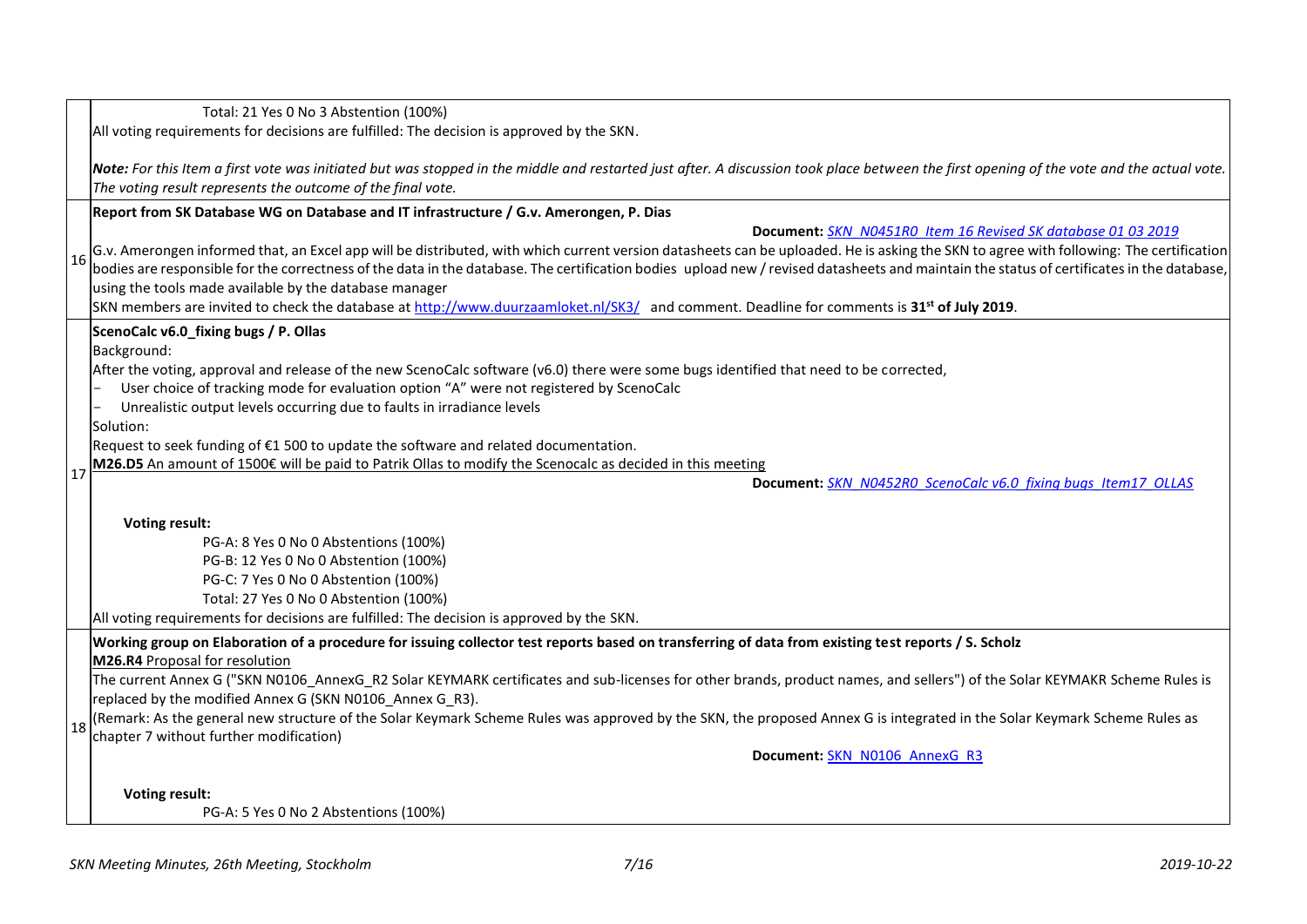|    | PG-B: 12 Yes 0 No 2 Abstention (100%)                                                                                                                                                                                                                                                                                                                                                      |
|----|--------------------------------------------------------------------------------------------------------------------------------------------------------------------------------------------------------------------------------------------------------------------------------------------------------------------------------------------------------------------------------------------|
|    | PG-C: 7 Yes 0 No 0 Abstention (100%)                                                                                                                                                                                                                                                                                                                                                       |
|    | Total: 24 Yes 0 No 4 Abstention (100%)                                                                                                                                                                                                                                                                                                                                                     |
|    | All voting requirements for resolutions are fulfilled: The resolution is approved by the SKN.                                                                                                                                                                                                                                                                                              |
|    | Improvement of the SCF working rules / Pedro Dias, Harald Drück                                                                                                                                                                                                                                                                                                                            |
|    | Document: SKN N0438R1 SCF N0001R16WorkingRules                                                                                                                                                                                                                                                                                                                                             |
|    | M26.D6 Proposal for Decision                                                                                                                                                                                                                                                                                                                                                               |
|    | The SKN accepts the improved version of the SCF working rules as described in document "SKN N0438R1 SCF N0001R16WorkingRules"                                                                                                                                                                                                                                                              |
| 19 | <b>Voting result:</b>                                                                                                                                                                                                                                                                                                                                                                      |
|    | PG-A: 8 Yes 0 No 0 Abstentions (100%)                                                                                                                                                                                                                                                                                                                                                      |
|    | PG-B: 12 Yes 0 No 0 Abstention (100%)                                                                                                                                                                                                                                                                                                                                                      |
|    | PG-C: 7 Yes 0 No 0 Abstention (100%)                                                                                                                                                                                                                                                                                                                                                       |
|    | Total: 27 Yes 0 No 0 Abstention (100%)                                                                                                                                                                                                                                                                                                                                                     |
|    | All voting requirements for decisions are fulfilled: The decision is approved by the SKN.                                                                                                                                                                                                                                                                                                  |
|    | Harald Drück will present a new version of the document for the working rules and a revised template for the SCF agreements in the next SKN meeting.                                                                                                                                                                                                                                       |
|    | Status of the PVT Working Group / U. Fritzsche                                                                                                                                                                                                                                                                                                                                             |
|    | Topics to be discussed/ Members of PVT WG                                                                                                                                                                                                                                                                                                                                                  |
| 20 | No progress has been made in this working group so far. It was unanimously agreed by the meeting participants to re-activate the WG with members: Ulrich Fritzsche (Head),<br>Emmanuel Leger, Harald Poscharnig, Oscar Mogro, María del Val Varas García Alberto García de Jalón, Christos Travasaros, Korbinian Kramer, Ina Förster, Carsten Lampe, Christos<br>Nikolaidis, Shawn Martin. |
|    | PVT protocol: Status and new USA approach / Ch. Nikolaidis - FEGEN SOLAR LLC                                                                                                                                                                                                                                                                                                               |
|    | <b>Documents: SKN N0453R0 Presentation FEGEN</b>                                                                                                                                                                                                                                                                                                                                           |
| 21 | SKN N0454R0 AB Announcement PVT Webinar                                                                                                                                                                                                                                                                                                                                                    |
|    | It was announced by AB that a webinar on PVT Certification - lessons learnt when certifying PVT products, is organised for the 9 <sup>th</sup> of April 2019 (15:00 - 16:00 CEST). The webinar is                                                                                                                                                                                          |
|    | organised by SHC Task60 Subtask D and it is open to all PVT stakeholders / FOC.                                                                                                                                                                                                                                                                                                            |
|    | For registration an e-mail should be sent to the Subtask D managers andreas.haeberle@spf.ch and daniel.zenhaeusern@spf.ch.                                                                                                                                                                                                                                                                 |
|    | WG-In-Situ-Certification / S. Mehnert_K. Kramer                                                                                                                                                                                                                                                                                                                                            |
|    | <b>M26.R5 Proposal for Resolution</b>                                                                                                                                                                                                                                                                                                                                                      |
|    | Supervised manufacturers testing / Testing at the manufacturers' premises                                                                                                                                                                                                                                                                                                                  |
|    | 22 Section 7 of the "Specific CEN Keymark Scheme Rules for Solar Thermal Products - Version 31 - March 2018" currently states, that "Procedures such as "supervised manufacturers'                                                                                                                                                                                                         |
|    | type testing" and/or "type testing at manufacturers' premises" are not included in these Scheme Rules.                                                                                                                                                                                                                                                                                     |
|    | The Solar Keymark Network decides, to amend the above mentioned sentence as follows:                                                                                                                                                                                                                                                                                                       |
|    | Procedures for "supervised manufacturers' type testing" are not included in these Scheme Rules. Type testing at the "manufactures' premises" may be possible if all requirements                                                                                                                                                                                                           |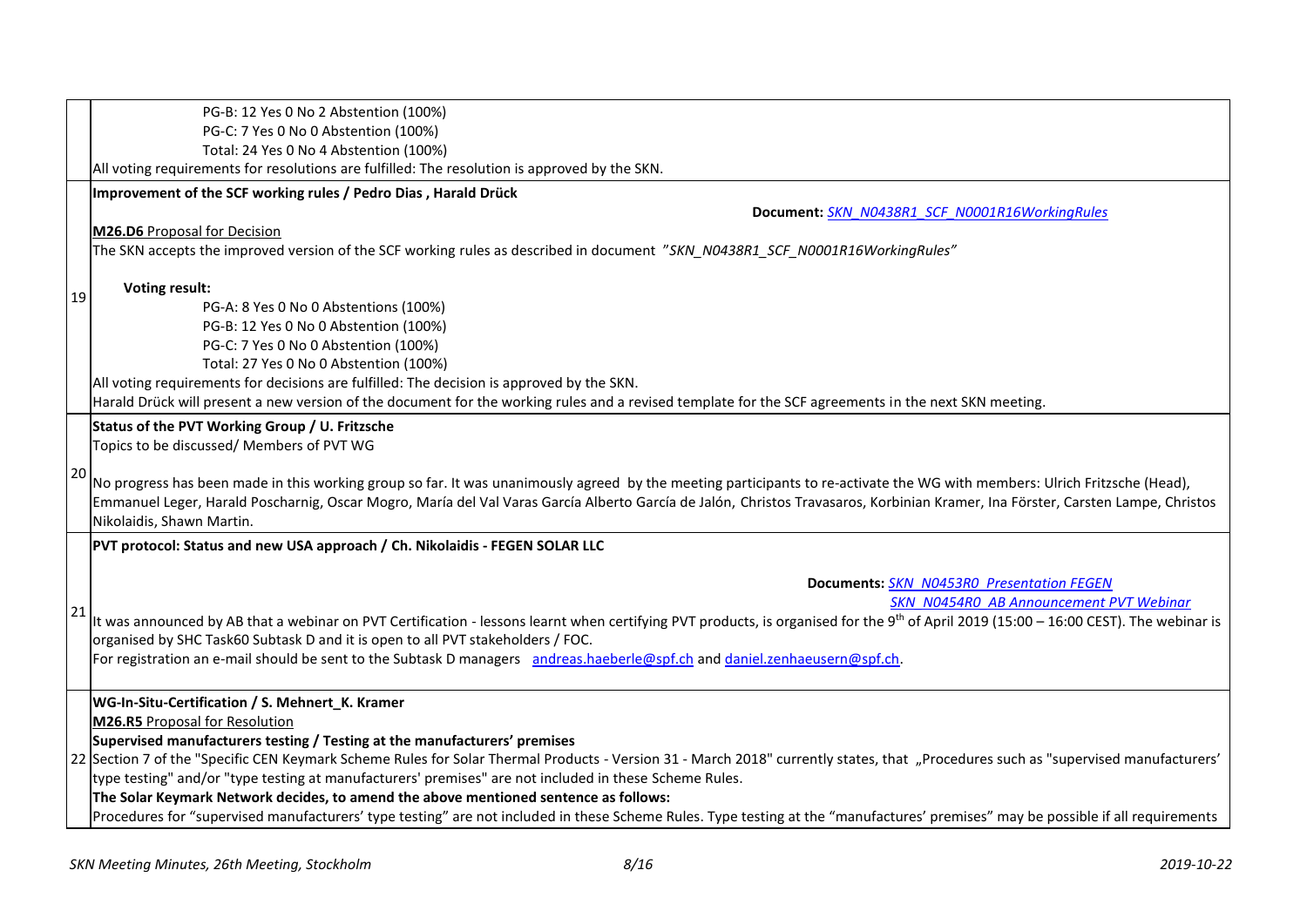of Annex O are fulfilled. A "manufacturers' premises" is herein understood as either the place of production or the operational facility. **Documents:** *[SKN\\_N0440R0\\_AnnexO\\_R0\\_StM\\_20190211\\_StM](http://www.estif.org/solarkeymarknew/images/Files/SKN_N0440R0_AnnexO_R0_StM_20190211_StM.pdf)* [SKN\\_N0436R0\\_AnnexO\\_R0\\_StM\\_20190110](http://www.estif.org/solarkeymarknew/images/Files/SKN_N0436R0_AnnexO_R0_StM_20190110.docx) **Voting result:**  PG-A: 4 Yes 0 No 2 Abstentions (100%) PG-B: 8 Yes 0 No 3 Abstention (100%) PG-C: 5 Yes 0 No 2 Abstention (100%) Total: 17 Yes 0 No 7 Abstention (100%) All voting requirements for resolutions are fulfilled: The resolution is approved by the SKN. Remark: As the new Solar Scheme Ruls were approved, M26.R5 was implemented in the following way: - *Section 7 of the "Specific CEN Keymark Scheme Rules for Solar Thermal Products - Version 31 - March 2018" which was stating that Procedures such as "supervised manufacturers' type testing" and/or "type testing at manufacturers' premises" are not included in the Scheme Rules* was not copied into the new Solar Keymark Scheme rules. The Annex O as presented by ise was adopted as received as Annex P5.5 of the new Solar Keymark Scheme Rules. The "manufacturers' premises" are defined in this document. **M26.R6** Proposal for Resolution **The Solar Keymark Network decides, that in case of in-situ measurements the following rules apply:**  Case 1: in-situ-tests/-measurements are planned prior the installation of the collector field. Sampling procedure is applicable. The testing laboratory shall randomly select those collectors which are going to be tested within the field and shall define its positions within the field. Case 2: the field is already installed: Random selection shall be done out of the field by choosing a collector/collector row for installing the measurement equipment. If neither case 1 nor case 2 are applicable for some reasons (e.g. the field consists of a too small number of collectors), a different solution shall be agreed with the certifier. For example in order to compensate the random selection, more attention can be paid to physical inspection **Voting result:**  PG-A: 4 Yes 0 No 2 Abstentions (100%) PG-B: 8 Yes 0 No 3 Abstention (100%) PG-C: 5 Yes 0 No 2 Abstention (100%) Total: 17 Yes 0 No 7 Abstention (100%) All voting requirements for resolutions are fulfilled: The resolution is approved by the SKN. Remark: This sampling procedure is already described in the document which was adopted as Annex P5.5 in M26.R5. 23 **SCF6-LCA\_Calculator / H. Drück IGTE/SWT** Project "*Elaboration of standardised methods for life cycle assessment of solar thermal products focusing on environmental and financial aspects*" Presentation of "SCF6-LCA\_Calculator" for the life cycle assessment of solar thermal products concerning environmental and financial aspects **Documents:** *[SKN\\_N0455R0\\_SCF6-LCA\\_SWT\\_March19HD1R1](http://www.estif.org/solarkeymarknew/images/Files/190408/SKN_N0455R0_SCF6-LCA_SWT_March19HD1R1.pdf)* <sup>24</sup> **Annex D / O. Türk M26.R7** Proposal for Resolution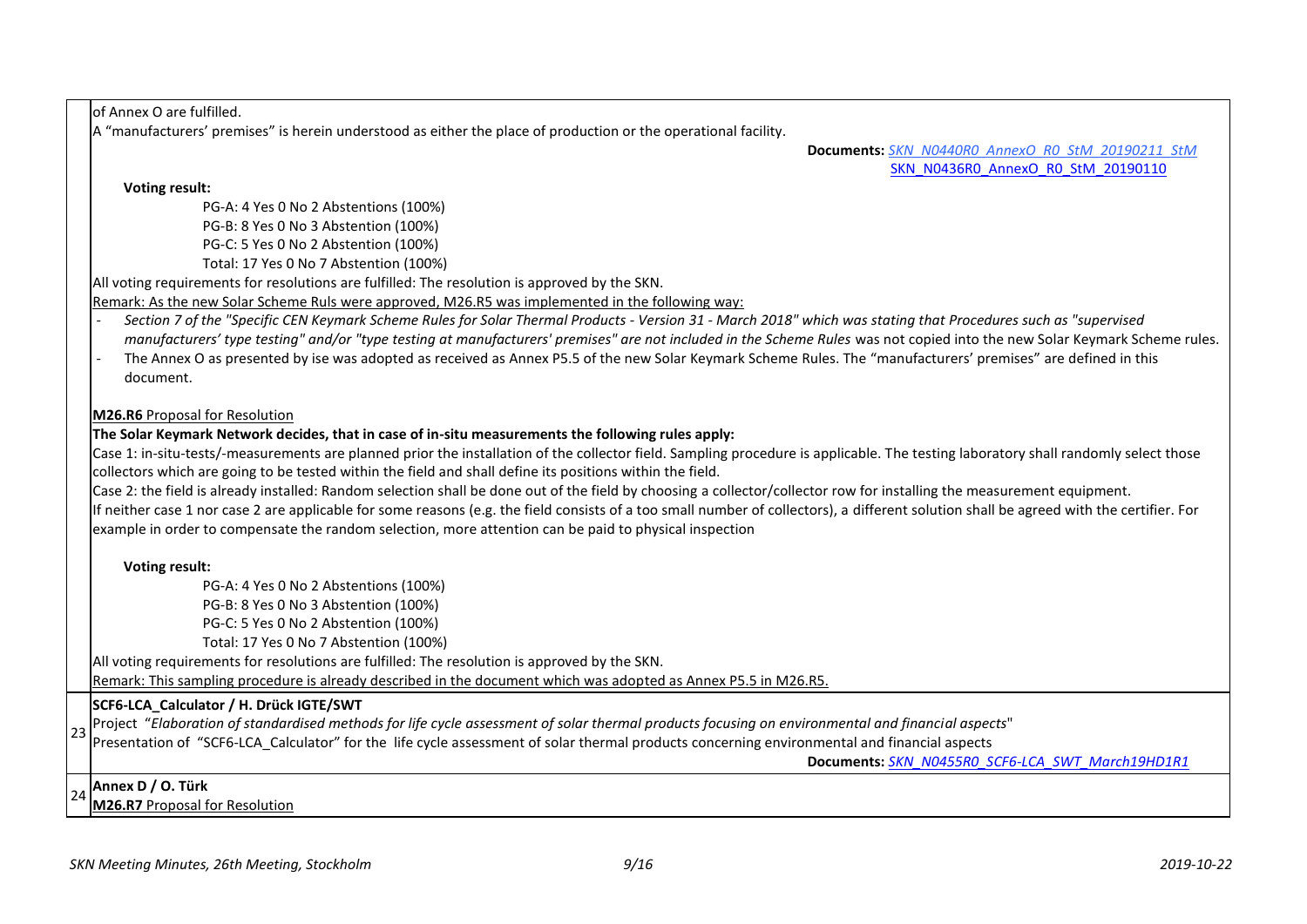|    | Annex D is replaced by the revised document "SKN_N0106_AnnexD_R7 proposal". If the new structure of the Scheme Rules is approved, the document will be integrated - as it is -<br>in chapter 4 of the Annex Q1 (family definitions for systems) without further note. |
|----|-----------------------------------------------------------------------------------------------------------------------------------------------------------------------------------------------------------------------------------------------------------------------|
|    | Documents: SKN_N0106_AnnexD_R7_proposal                                                                                                                                                                                                                               |
|    |                                                                                                                                                                                                                                                                       |
|    |                                                                                                                                                                                                                                                                       |
|    | Voting result:                                                                                                                                                                                                                                                        |
|    | PG-A: 4 Yes 0 No 2 Abstentions (100%)                                                                                                                                                                                                                                 |
|    | PG-B: 8 Yes 0 No 3 Abstention (100%)                                                                                                                                                                                                                                  |
|    | PG-C: 5 Yes 0 No 2 Abstention (100%)                                                                                                                                                                                                                                  |
|    | Total: 17 Yes 0 No 7 Abstention (100%)                                                                                                                                                                                                                                |
|    | All voting requirements for resolutions are fulfilled: The resolution is approved by the SKN.                                                                                                                                                                         |
|    | Remark: Those parts of the proposed Annex D which were already published in the EN 12976-2:2017 were deleted from the proposal. The remaining content mainly dealing with                                                                                             |
|    | families of ICS was included in the SKN N0444 Annex Q1 Systems EN 12976 General R01.docx                                                                                                                                                                              |
|    | Thermodynamic collectors / Follow up on Decision M24.D8 /S. Scholz                                                                                                                                                                                                    |
|    | M26.R8 Proposal for Resolution:                                                                                                                                                                                                                                       |
|    | The "Recommendation of Working Group "Thermodynamic" Collectors" (Doc number SKN_N0393R1) are integrated as proposed in the Scheme Rules (i.e. in the product specific                                                                                                |
|    | annex for collectors).                                                                                                                                                                                                                                                |
| 25 | <b>Documents: SKN N0393R1 RecFromWG-Thermodynamic</b>                                                                                                                                                                                                                 |
|    | This item is postponed due to non-agreement of the WG members in the document SKN N0393R1 RecFromWG-Thermodynamic submitted for resolution. The WG members<br>agreed to provide a revised version for resolution consideration in due time.                           |
|    | The SK-Chairman will convene a webmeeting to clarify the sentence "The product was tested and certified as a solar collector and is used as part of a solar thermal system with a                                                                                     |
|    | heat pump directly integrated in the solar collector loop." for which the WG did not find a consensus.                                                                                                                                                                |
|    | Conversion of unglazed collectors to WISC / A. Bohren                                                                                                                                                                                                                 |
|    | Background:                                                                                                                                                                                                                                                           |
|    | In Scenolcalc 5, the performance of unglazed collectors was computed using a wrong formula. If a manufacturer asks for a new datasheet it should be the new datasheet using                                                                                           |
|    | Version 6.x. To use this version the performance data for unglazed collectors must be transferred to the new WISC format as defined in ISO 9806:2017. The formulas presented in                                                                                       |
|    | the attached document shall be used (which will be added to the Scheme Rules).                                                                                                                                                                                        |
|    | 26 Solution:                                                                                                                                                                                                                                                          |
|    | To issue Solar Keymark Datasheets in the version 6.x, parameters of unglazed collectors (ISO 9806:2013 and earlier) can be converted into WISC parameters (ISO 9806:2018) using                                                                                       |
|    | the formulas indicated in SKN_N0440R0.                                                                                                                                                                                                                                |
|    | <b>Documents: SKN_N0445R0_Conversion of Unglazed to WISC</b>                                                                                                                                                                                                          |
|    | This item was omitted due to shortage of time. The decision will be taken by circular vote.                                                                                                                                                                           |
| 27 | ValiCol (SCF) project / S. Abrecht                                                                                                                                                                                                                                    |
|    | Intermediate presentation                                                                                                                                                                                                                                             |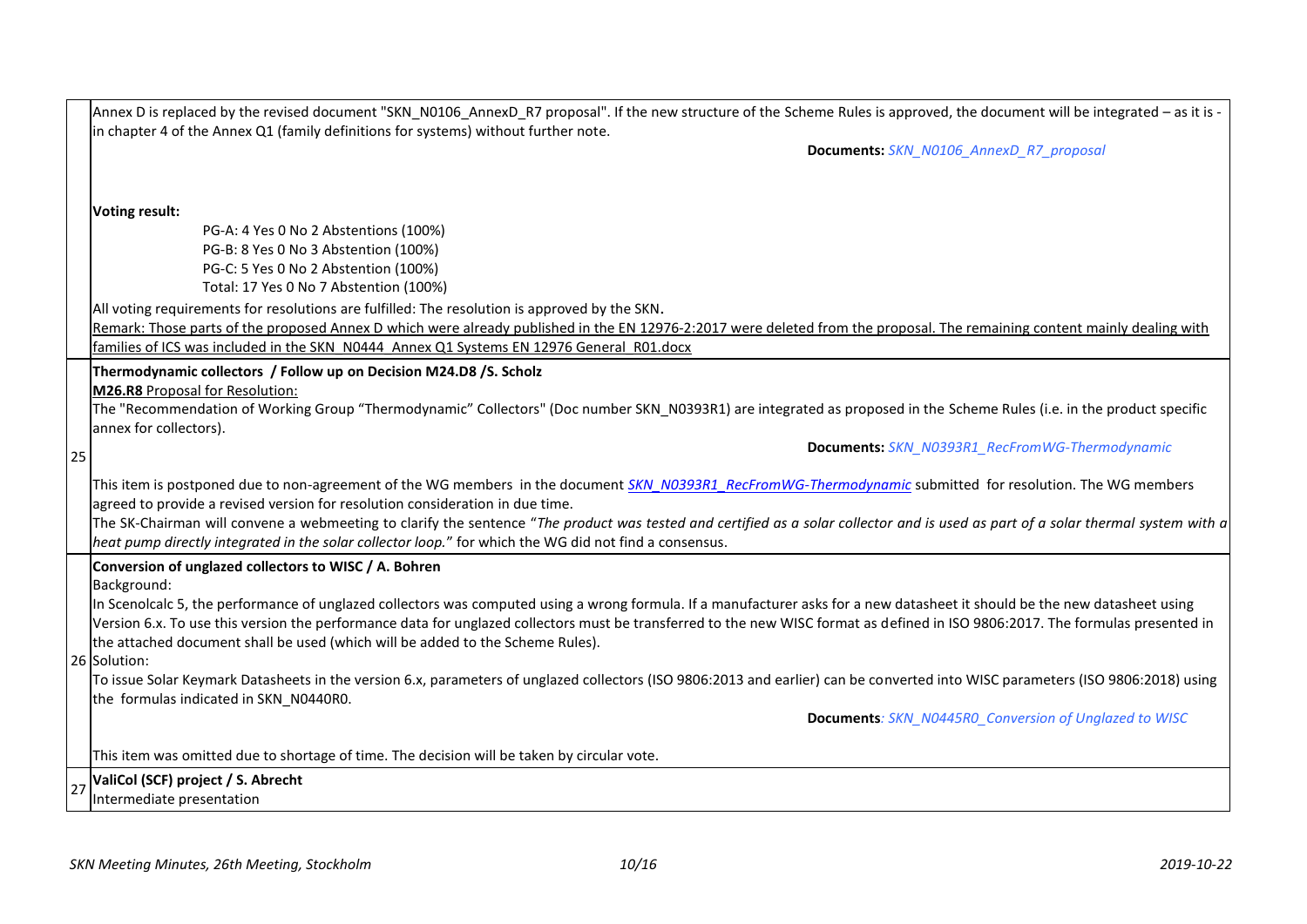|    | Documents: SKN N0456R0 2019-03- Presentation ValiColl-                                                                                                                                                                                                                                                                                                                                                                                                                                                                                                                                                                                                                                                                                                                                                                                                                                                          |
|----|-----------------------------------------------------------------------------------------------------------------------------------------------------------------------------------------------------------------------------------------------------------------------------------------------------------------------------------------------------------------------------------------------------------------------------------------------------------------------------------------------------------------------------------------------------------------------------------------------------------------------------------------------------------------------------------------------------------------------------------------------------------------------------------------------------------------------------------------------------------------------------------------------------------------|
|    | <b>Abrecht</b>                                                                                                                                                                                                                                                                                                                                                                                                                                                                                                                                                                                                                                                                                                                                                                                                                                                                                                  |
|    | Letter to CBs and new date for SKN webinar (6 <sup>th</sup> June 2019)                                                                                                                                                                                                                                                                                                                                                                                                                                                                                                                                                                                                                                                                                                                                                                                                                                          |
|    | Documents: SKN N0447R0 CB Industrial Participation & Webinar<br>VD referred that as it was discussed and unanimously agreed during the 25th SKN web meeting, the industrial SK certificate holders were to be motivated for actively participation<br>28 in SKN and standardization, by a letter and a webinar. Indeed, a letter was distributed last year to CBs for this reason and a webinar was planned for January 2019. This effort was<br>not as successful as it was expected, the letter didn't reach a major part of SKN industrial SK certificate holders, forcing to re-schedule the webinar for 6th of June 2019. The document<br>SKN N0447RO CB Industrial Participation & Webinarhas already been distributed to CBs (on 22 <sup>nd</sup> of February 2019) in order to be sent to the respective industrial SK certificate<br>holders. Already DIN Certco and AENOR have distribute the letter. |
|    | Report on Update on 10 % Rules WG /S. Fischer                                                                                                                                                                                                                                                                                                                                                                                                                                                                                                                                                                                                                                                                                                                                                                                                                                                                   |
|    | Documents: SKN N0427R1 SpecialTest                                                                                                                                                                                                                                                                                                                                                                                                                                                                                                                                                                                                                                                                                                                                                                                                                                                                              |
| 29 | S.Fischer will include financial issues in the next version of the methodology presented. S. Scholz will forward a relevant leaflet with costs and financial data as it is handeled in<br>other certification schemes. S. Fischer will update and make a proposal to the SKN for a decision/resolution in due time                                                                                                                                                                                                                                                                                                                                                                                                                                                                                                                                                                                              |
| 30 | <b>New Equivalent absorber coatings</b>                                                                                                                                                                                                                                                                                                                                                                                                                                                                                                                                                                                                                                                                                                                                                                                                                                                                         |
|    | No input                                                                                                                                                                                                                                                                                                                                                                                                                                                                                                                                                                                                                                                                                                                                                                                                                                                                                                        |
| 31 | <b>New Equivalent glazing</b><br>No input                                                                                                                                                                                                                                                                                                                                                                                                                                                                                                                                                                                                                                                                                                                                                                                                                                                                       |
| 32 | <b>New Equivalent insulation</b><br>No input                                                                                                                                                                                                                                                                                                                                                                                                                                                                                                                                                                                                                                                                                                                                                                                                                                                                    |
| 33 | Report/update on "Inter-laboratory Comparison - ILC on Data Analysis", SCF7 Project / AB                                                                                                                                                                                                                                                                                                                                                                                                                                                                                                                                                                                                                                                                                                                                                                                                                        |
|    | Abohren will send out a revised verson of the ILC2016. It is agreed that only a few data sets shall be analysed to reduce the work load.                                                                                                                                                                                                                                                                                                                                                                                                                                                                                                                                                                                                                                                                                                                                                                        |
| 34 | Report Air Collectors WG / K. Kramer<br>No update                                                                                                                                                                                                                                                                                                                                                                                                                                                                                                                                                                                                                                                                                                                                                                                                                                                               |
|    | Information from CEN Keymark Management Organization / K. Vehring                                                                                                                                                                                                                                                                                                                                                                                                                                                                                                                                                                                                                                                                                                                                                                                                                                               |
|    | S. Scholz referred on the following:                                                                                                                                                                                                                                                                                                                                                                                                                                                                                                                                                                                                                                                                                                                                                                                                                                                                            |
|    | New CEN KEYMARK website online www.keymark.eu (with general and product related information)                                                                                                                                                                                                                                                                                                                                                                                                                                                                                                                                                                                                                                                                                                                                                                                                                    |
|    | New CEN KEYMARK database under construction                                                                                                                                                                                                                                                                                                                                                                                                                                                                                                                                                                                                                                                                                                                                                                                                                                                                     |
|    | New templates and flyers, e-mail signatures, template for conferences                                                                                                                                                                                                                                                                                                                                                                                                                                                                                                                                                                                                                                                                                                                                                                                                                                           |
|    | Applied for joined KEYMARK event at EU Sustainable Energy Week (17-21 June 2019)                                                                                                                                                                                                                                                                                                                                                                                                                                                                                                                                                                                                                                                                                                                                                                                                                                |
| 35 | Joined KEYMARK conference on 15/16 October in Leuven<br>Security KEYMARK under construction                                                                                                                                                                                                                                                                                                                                                                                                                                                                                                                                                                                                                                                                                                                                                                                                                     |
|    | Assessment of KMO scheduled                                                                                                                                                                                                                                                                                                                                                                                                                                                                                                                                                                                                                                                                                                                                                                                                                                                                                     |
|    | Moreover he encouraged the participants to:                                                                                                                                                                                                                                                                                                                                                                                                                                                                                                                                                                                                                                                                                                                                                                                                                                                                     |
|    | register for the Newsletter                                                                                                                                                                                                                                                                                                                                                                                                                                                                                                                                                                                                                                                                                                                                                                                                                                                                                     |
|    | provide content for using in it. To sue the page and give feedback.                                                                                                                                                                                                                                                                                                                                                                                                                                                                                                                                                                                                                                                                                                                                                                                                                                             |
|    | to use the customers feedback form                                                                                                                                                                                                                                                                                                                                                                                                                                                                                                                                                                                                                                                                                                                                                                                                                                                                              |

 $\blacksquare$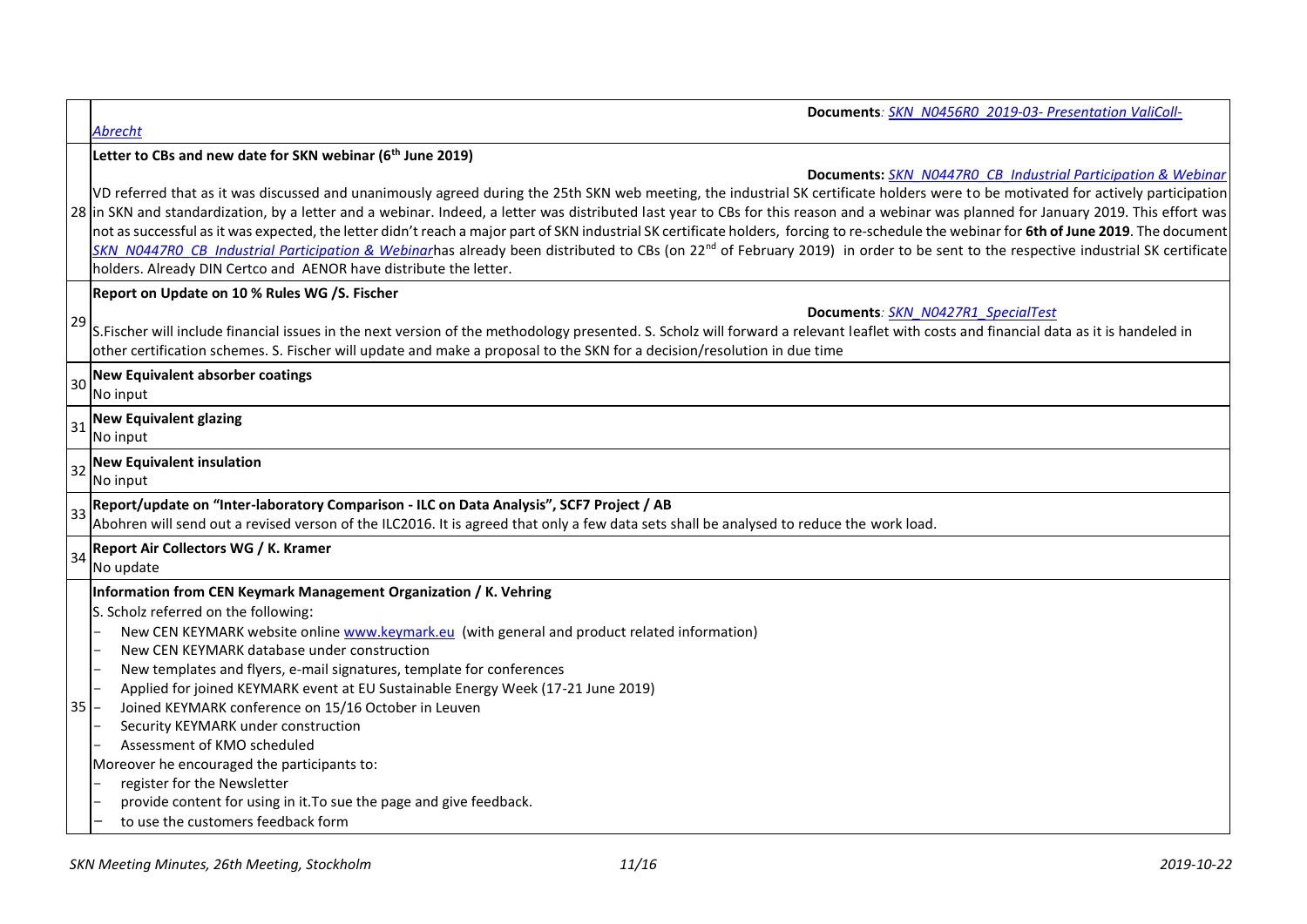| 36  | Update on complaints and Reports on misuse of Solar Keymark / S. Scholz<br>No input                                                                                                                                                                                                                                                                       |                                                                                                                                                                                                                                                                                                                                                                                             |  |  |  |
|-----|-----------------------------------------------------------------------------------------------------------------------------------------------------------------------------------------------------------------------------------------------------------------------------------------------------------------------------------------------------------|---------------------------------------------------------------------------------------------------------------------------------------------------------------------------------------------------------------------------------------------------------------------------------------------------------------------------------------------------------------------------------------------|--|--|--|
|     | 37 Report from CB Working group / S. Scholz                                                                                                                                                                                                                                                                                                               |                                                                                                                                                                                                                                                                                                                                                                                             |  |  |  |
| 38  | <b>Update on Action Plan working groups:</b><br>AP1 Strategy WG<br>AP2 Marketing and Communication / Pedro Dias<br>AP3 Installers WG (K. Vehring) - on hold<br>AP6 Legal Requirements (G. v Amerongen)<br>Comment Chairman: No update possible. The project should be terminated until next SKN.                                                          |                                                                                                                                                                                                                                                                                                                                                                                             |  |  |  |
| 39  | Solar Certification Fund Projects - General Status Reports / PD                                                                                                                                                                                                                                                                                           | Documents: SKN N0459R0 190305 - SKN26 SCF Project-r1<br>SKN N0460R0 190305 - SKN26-Financial update-r1                                                                                                                                                                                                                                                                                      |  |  |  |
|     | 40 Update on Global Solar Certification Network                                                                                                                                                                                                                                                                                                           |                                                                                                                                                                                                                                                                                                                                                                                             |  |  |  |
|     | Update on standardisation<br>CEN TC 312 / ISO TC 180 (VD)<br>CEN/TC 312/WG1 and ISO/TC 180/WG4 (AB)<br>CEN/TC 312/WG2 (V. Sharma)<br><b>CEN/TC 312/WG3</b><br>41 Updates from Liaison officers:<br>S.Fischer (IEC/TC117)<br>K.Kramer(IEC/TC128)<br>J-M. Suter (TC164)<br>G.v.Amerongen (TC 228 and TC371)<br>Status for accreditation certificates on web | Documents:<br>SKN N0461R0 LiasTC117 report TC180 SKNW March 2019<br>SKN N0462R0 TC254-ISE Kramer<br>SKN N0448R0 Liaison TC164-WG2 - Update Feb.2019 - Suter<br>SKN N0464R0 Validation of assumptions concerning Legionella -<br>a contribution for the discussion on EN 806-2 - 181116<br><b>SKN N0465R0 Preheating systems</b><br>SKN N0463R0 Item 41 9C11.3 LiatsTC228-371 vAC 05 03 2019 |  |  |  |
|     | Update on solar heating and cooling market /PD<br>42 P.D referred to the European solar heating and cooling market. He mentioned that there is an increase in Greece<br>and Denmark mainly due to favourable regulation, and a decrease in Germany and Austria.                                                                                           |                                                                                                                                                                                                                                                                                                                                                                                             |  |  |  |
| 43  | <b>Any other business</b><br>Harald Drück referred to "Scientists4Future" initiative where active researchers and scientists related to German-<br>speaking countries sign the statement of scientists on the protests for more climate. More information on<br>http://eepurl.com/giu9av.                                                                 |                                                                                                                                                                                                                                                                                                                                                                                             |  |  |  |
| 44  | The meeting was closed on Wednesday, March 6th, 2019, 13:10. Thank you all participating in the meeting and<br>for supporting solar thermal technologies.                                                                                                                                                                                                 |                                                                                                                                                                                                                                                                                                                                                                                             |  |  |  |
| AB: | Andreas Bohren, SPF, Chairman Solar Keymark Network, Andreas. Bohren@spf.ch                                                                                                                                                                                                                                                                               |                                                                                                                                                                                                                                                                                                                                                                                             |  |  |  |

VD: Vassiliki Drosou, CRES, Manager of Solar Keymark Network, [drosou@cres.gr](mailto:drosou@cres.gr)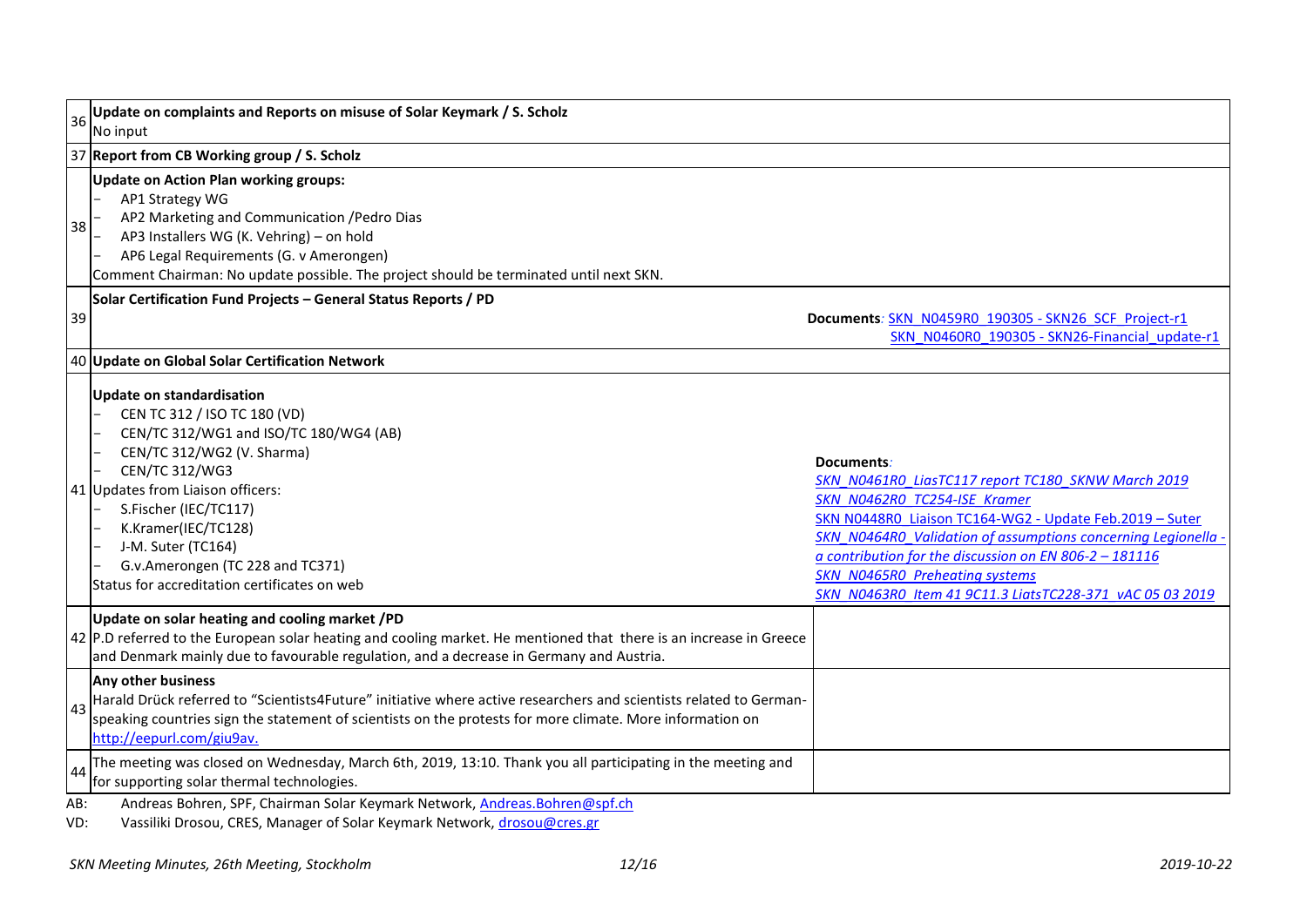PD: Pedro Dias, ESTIF Secretary General, Administrative Secretary of Solar Keymark Network, [pedro.dias@estif.org](mailto:pedro.dias@estif.org) Categories of participants: A:CB, B:Test Lab & Inspection bodies, C: Industrial representatives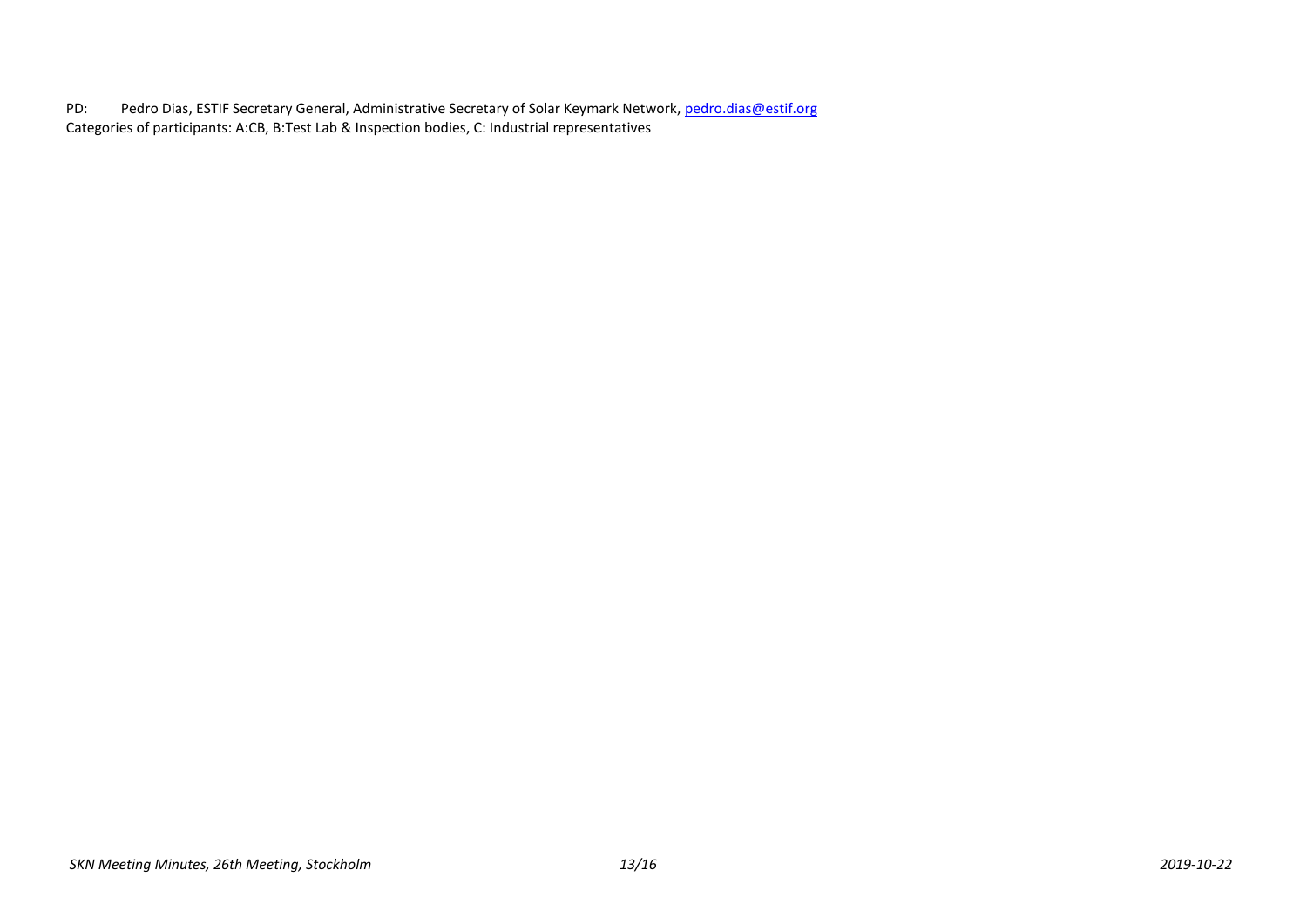|                | 26 <sup>th</sup> Solar Keymark Network meeting_Stockholm, Sweden |                                                    |                             |                                    |                     |               |  |
|----------------|------------------------------------------------------------------|----------------------------------------------------|-----------------------------|------------------------------------|---------------------|---------------|--|
| First Name     | <b>Last Name</b>                                                 | Company / Organization                             | <b>Type of Organization</b> | Name of nominating<br>organization | 5th March           | 6th March     |  |
| Andreas        | Bohren                                                           | SPF                                                | SKN Chairman / Test lab     |                                    | Rs                  | VO            |  |
| Vassiliki      | Drosou                                                           | <b>CRES/SKN</b>                                    | SKN Manager                 |                                    |                     |               |  |
| Pedro          | <b>Dias</b>                                                      | <b>SHE/ESTIF</b>                                   | SKN Secretariat             |                                    |                     | online partic |  |
| Charlotte      | Ehn                                                              | RISE                                               | Certification body          |                                    | Carrielt            |               |  |
| Cheikh         | <b>FAYE</b>                                                      | EUROVENT CERTITA CERTIFICATION                     | Certification body          |                                    |                     |               |  |
| Ina            | Förster                                                          | DIN CERTCO                                         | Certification body          |                                    |                     |               |  |
| <b>IOANNIS</b> | ALEXIOU                                                          | DOS HELLAS                                         | Certification body          |                                    |                     |               |  |
| LEFTERIS       | PEKAS                                                            | TUV CYPRUS (TUV NORD)                              | Certification body          |                                    |                     |               |  |
| Magnus         | Sturesson                                                        | <b>RISE</b>                                        | Certification body          |                                    | 700                 |               |  |
| Maria del Val  | Varas Garcia                                                     | AENOR                                              | Certification body          |                                    |                     |               |  |
| Matteo         | Sartori                                                          | Kiwa Cermet Italia S.p.A.                          | Certification body          |                                    |                     |               |  |
| Henry          | ROSIK                                                            | ITC                                                | Certification body          |                                    | HARIJANAN           |               |  |
| Sären          | Scholz                                                           | 19<br>DIN CERTCO                                   | Certification body          |                                    |                     |               |  |
| Alberto        | García de Jalón                                                  | CENER                                              | Test lab                    |                                    |                     |               |  |
| Cai            | Zhao                                                             | TÜV Rheinland / Shanghai) Co., Ltd.                | Test lab                    |                                    | $\mathcal{D}$<br>ea | للاهد         |  |
| Colin          | Xie                                                              | Sonic $(G_{\text{max}})$ lon<br>Intertek<br>Jezh y | Test lab                    |                                    | $a_{\tilde{v}}$     | m/s           |  |
| Emmanuel       | LEGER                                                            | CETIAT                                             | Test lab                    |                                    |                     |               |  |
| Franck         | Chautin                                                          | CSTB                                               | Test lab                    |                                    |                     | $\mathcal{L}$ |  |
| Jean-Baptiste  | <b>BEYSSAC</b>                                                   | University of Perpignan - CESP                     | Test lab                    |                                    | T٣                  |               |  |
| Korbinian      | Kramer                                                           | Fraunhofer Institute for Solar Energy Systems ISE  | Test lab                    |                                    | Form                | Hilw          |  |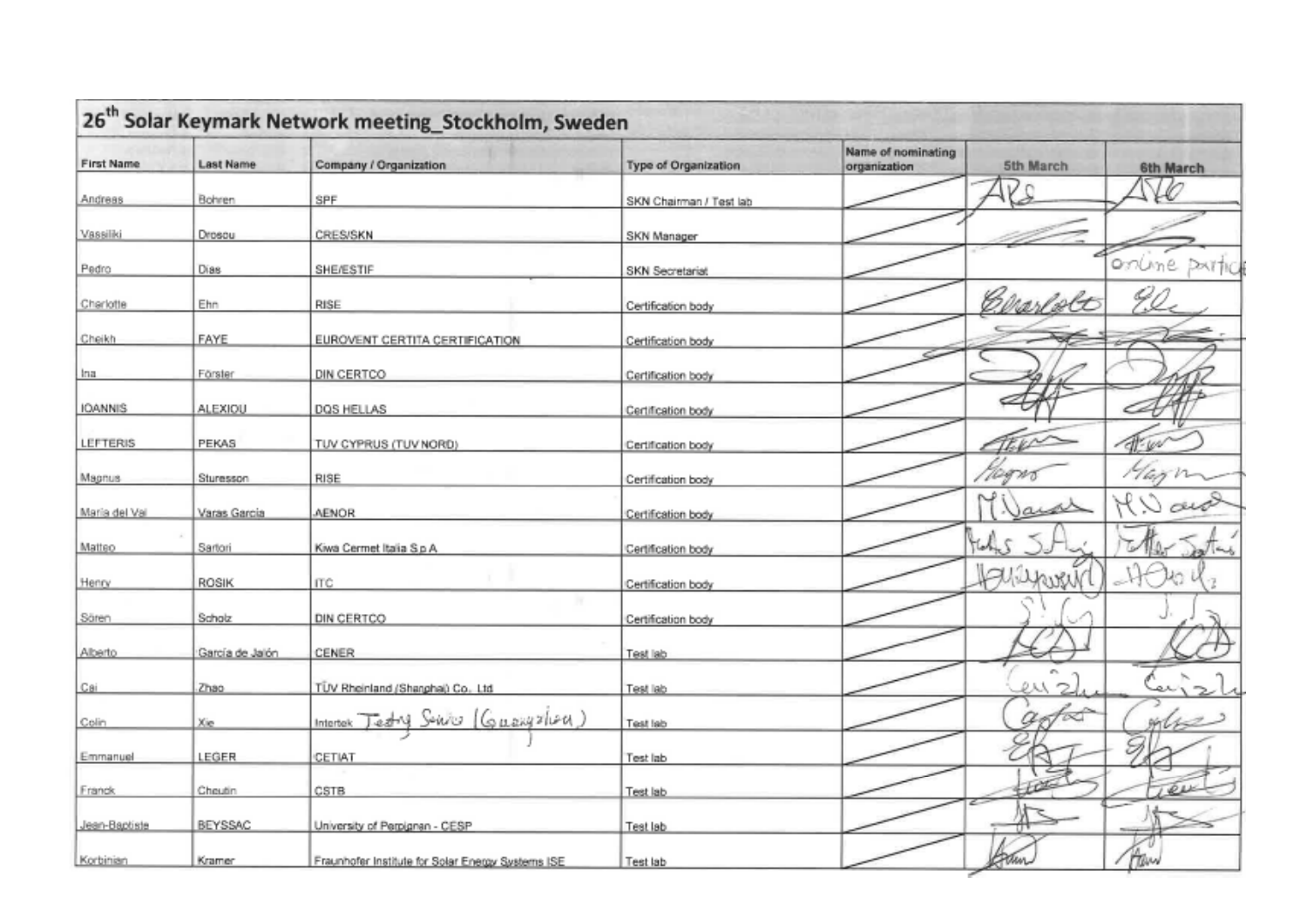| <b>First Name</b> | <b>Last Name</b>                                                        | Company / Organization                               | <b>Type of Organization</b>          | Name of nominating<br>organization.        | 5th March     | 6th March |
|-------------------|-------------------------------------------------------------------------|------------------------------------------------------|--------------------------------------|--------------------------------------------|---------------|-----------|
| Maria João        | Carvalho                                                                | LNEG                                                 | Test lab                             |                                            | IT. T. Cayaks | CJ. Cargy |
| Paraskevas        | Kyriakou                                                                | AELab                                                | Test lab                             |                                            |               |           |
| Paraskevas        | Kyriakou                                                                | AELab                                                | Test lab                             |                                            |               |           |
| Patrik            | Ollas                                                                   | RISE Research Institutes of Sweden                   | Test lab                             |                                            |               |           |
| Pedro             | Cardoso                                                                 | CTCV                                                 | Test lab                             |                                            | LAN           | -16       |
| Stamatios         | Babais                                                                  | Solar & Energy System Laboratory - NCSR DEMOKRITOS * | Test lab                             |                                            |               |           |
| Stephan           | Fischer                                                                 | <b>IGTE University of Stuttgart</b>                  | Test lab                             |                                            |               |           |
| Harald            | <b>Drück</b>                                                            | <b>IGTE University of Stuttgart</b>                  | Fest lab / GSCN Chairman             |                                            | 20            | rek       |
| Ulrich            | Fritzsche                                                               | <b>TUV Rheinland Energy GmbH</b>                     | Test lab                             |                                            |               |           |
| Carsten           | Lampe                                                                   | <b>ISFH</b>                                          | Test lab, Inspector/Inspection body  |                                            | اهد           |           |
| markus            | <b>barek</b>                                                            | sunlumo                                              | Inspector/Inspection body            |                                            |               | o         |
| Christian         | Stadler                                                                 | Arcon-Sunmark GmbH                                   | Industry/manufacturer                | <b>ESTESC</b>                              |               |           |
| Christos          | Travasaros                                                              | Greek Solar Association                              | Industry/manufacturer                | Greek Solar<br>Association                 | Dige          |           |
| Hanspeter         | Weiss                                                                   | Ernst Schweizer AG                                   | Industry/manufacturer                | swissolar                                  | With          | He Wein   |
| Harald            | Poschamig                                                               | <b>GREENoneTEC Solarindustrie GmbH</b>               | Industry/manufacturer                | Austria Solar                              | Kan           |           |
| Luis:             | Gonzalez                                                                | Termicol Energía Solar                               | Industry/manufacturer                | <b>ASIT</b>                                |               |           |
| Thomas            | Althaus                                                                 | Ritter Energie- und Umwelttechnik GmbH & Co. KG      | Industry/manufacturer                | Bundesverband für<br>Solarwirtschaft (BSW) | w             |           |
| Shawn             | Martin                                                                  | Solar Rating & Certification Corporation             | Certification body / GSCN Manager    |                                            | $\approx$     |           |
| Gerard            | van Amerongen Christ vAConsult                                          |                                                      | Guest Cosever Y                      | Millova<br>sdar                            |               |           |
| puneet            | Saint<br>וווטווען וויונגנען וויונגנעט, בטנוו וויונגנעווען, טנטנאווטוווו | Hogskolan Dalama                                     | <b>Guest/Observer</b><br>$1 - 1 = 0$ | hogskolan dalama<br>sweden                 |               |           |